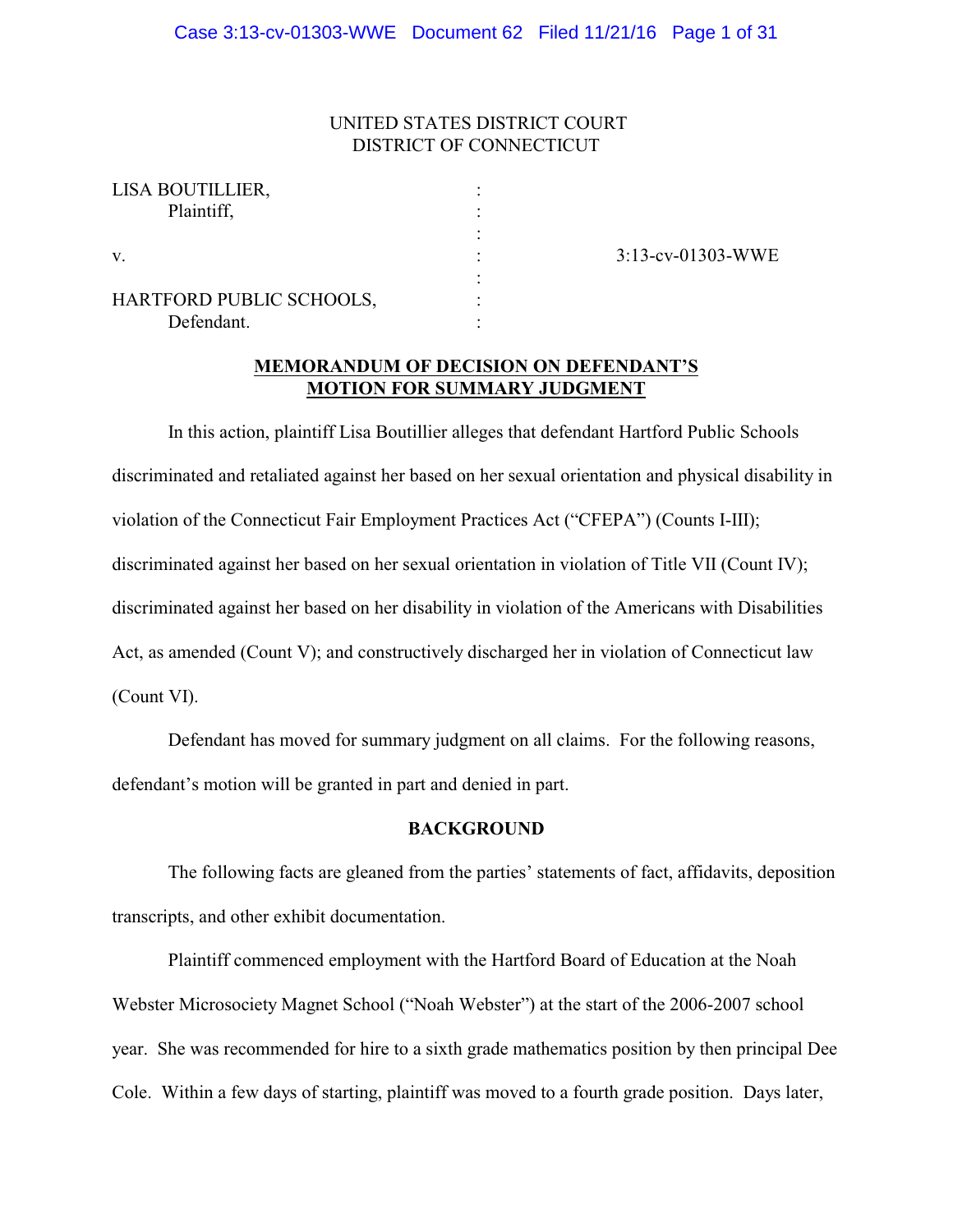# Case 3:13-cv-01303-WWE Document 62 Filed 11/21/16 Page 2 of 31

plaintiff was again moved to a kindergarten position, where she taught during the 2006-2007 school year. Cole was plaintiff's direct supervisor.

Cole also recommended plaintiff's spouse, Ginene Branch, for hire at Noah Webster.

On the last day of staff development before the 2006-2007 school year began, Cole informed plaintiff that Noah Webster was overstaffed. Cole gave Branch and plaintiff the choice as to which one wanted to stay at Noah Webster and which one wanted to move to a fourth grade science position at Hooker Elementary School. Plaintiff contends that Cole called plaintiff and Branch into her office with both of their resumes in front of her and saw that they went to the same art school, moved together, and taught at the same schools for almost 30 years, implicating Cole's knowledge of their relationship. Cole admits that it was unusual to allow two teachers to decide between themselves who would stay and who would go. Moreover, plaintiff asserts that it was well known among staff and parents at Noah Webster that she was gay and that Branch and plaintiff were a couple. When asked at deposition about knowledge of plaintiff's relationship with Branch, Cole responded: "I never learned that. I didn't know that. That was never part of any knowledge that I knew, nor did I care to know." However, vice principal Vernice Duke, who worked alongside Cole for three years, stated in October 2012 that, "[plaintiff's] relationship with Ginene is not a problem and is known to everyone at the school. This has not been an issue with her peers nor with administration."

Branch chose to move to Hooker, and plaintiff stayed at Noah Webster. Plaintiff asserts that Cole told Branch that she would have first rights to return to Noah Webster when a position became available, but Cole maintains that she merely told Branch that she was welcome to apply for future available positions.

2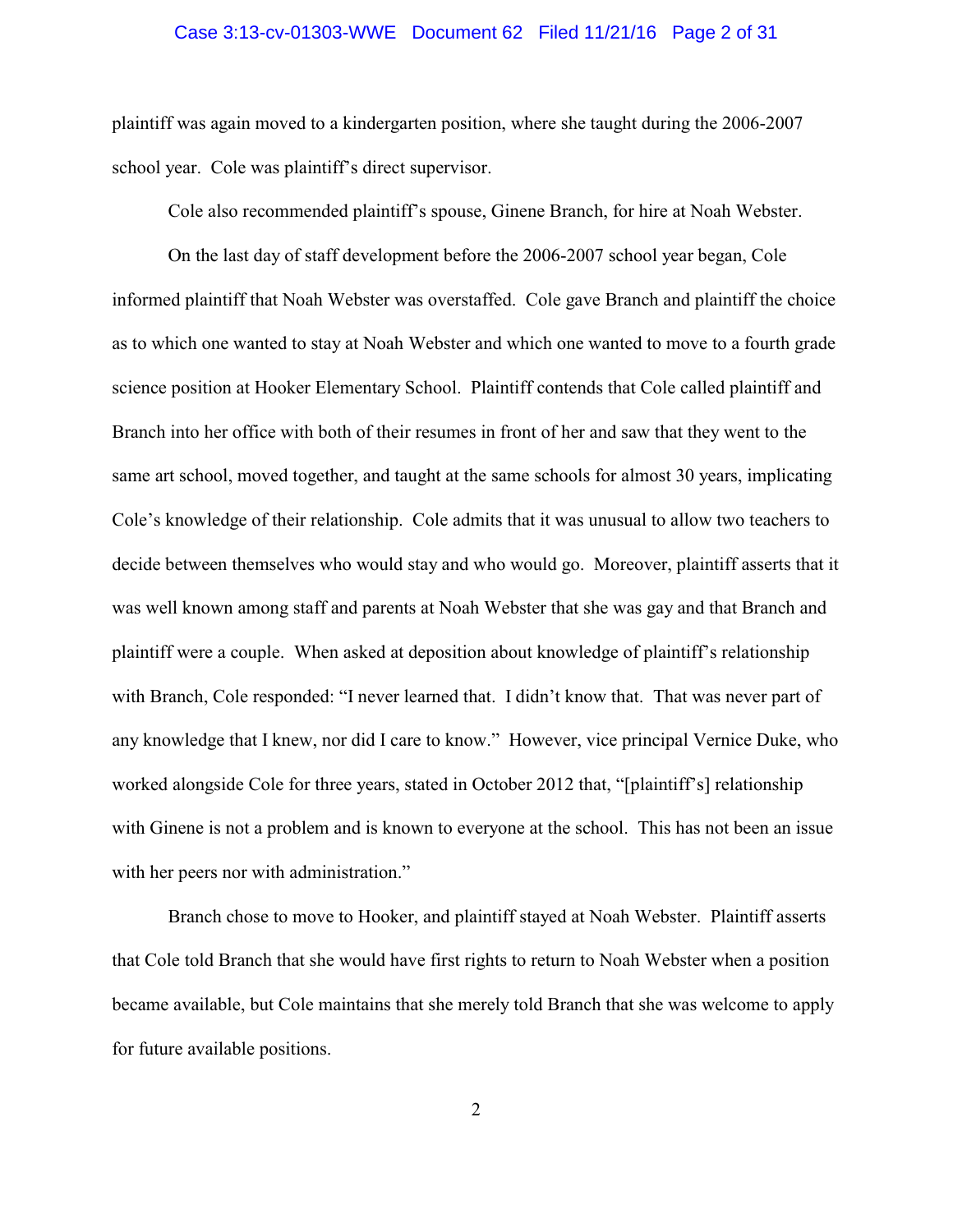# Case 3:13-cv-01303-WWE Document 62 Filed 11/21/16 Page 3 of 31

Plaintiff spoke to her union representative, Sue Frazer, concerned that she had been "outed" as gay by another teacher. Plaintiff asserts that Frazer warned her to 'watch her back.'

Shortly after Branch left the school, a position opened at Noah Webster. When plaintiff approached Cole about the possibility of Branch filling the position, plaintiff alleges that Cole became very angry and stated, "Don't you tell me who to hire." Cole disputes making an agreement for Branch's return and testified, "That's not how it works anyway." Branch never returned to Noah Webster.

Plaintiff contends that Cole knew she was gay at the start of the 2006-2007 school year. At the end of that year, Cole rated plaintiff as "excellent" in her evaluation. Nevertheless, plaintiff maintains that Cole's treatment of her caused her to stop speaking at staff meetings. Another teacher's statement, taken as part of a subsequent internal investigation, corroborates plaintiff's perception of abrupt treatment at staff meetings.

For the 2007-2008 school year, plaintiff moved to teaching first grade. Plaintiff questioned the placement of a difficult student in her classroom because she had endured a similarly difficult student in her classroom the year before. Plaintiff asserts that Cole became angry and berated plaintiff in front of other staff.

Plaintiff alleges that when parents were upset that the bulk of behavioral problem students were placed in plaintiff's classroom, Cole accused her of improperly communicating to parents about other students' behavioral problems. Plaintiff denied sharing information and reported that the concerned parents were "room mothers" who were regularly present in the classroom. Cole allegedly announced to plaintiff that, "If you do anything that I consider to be unprofessional, it will be grounds for immediate dismissal."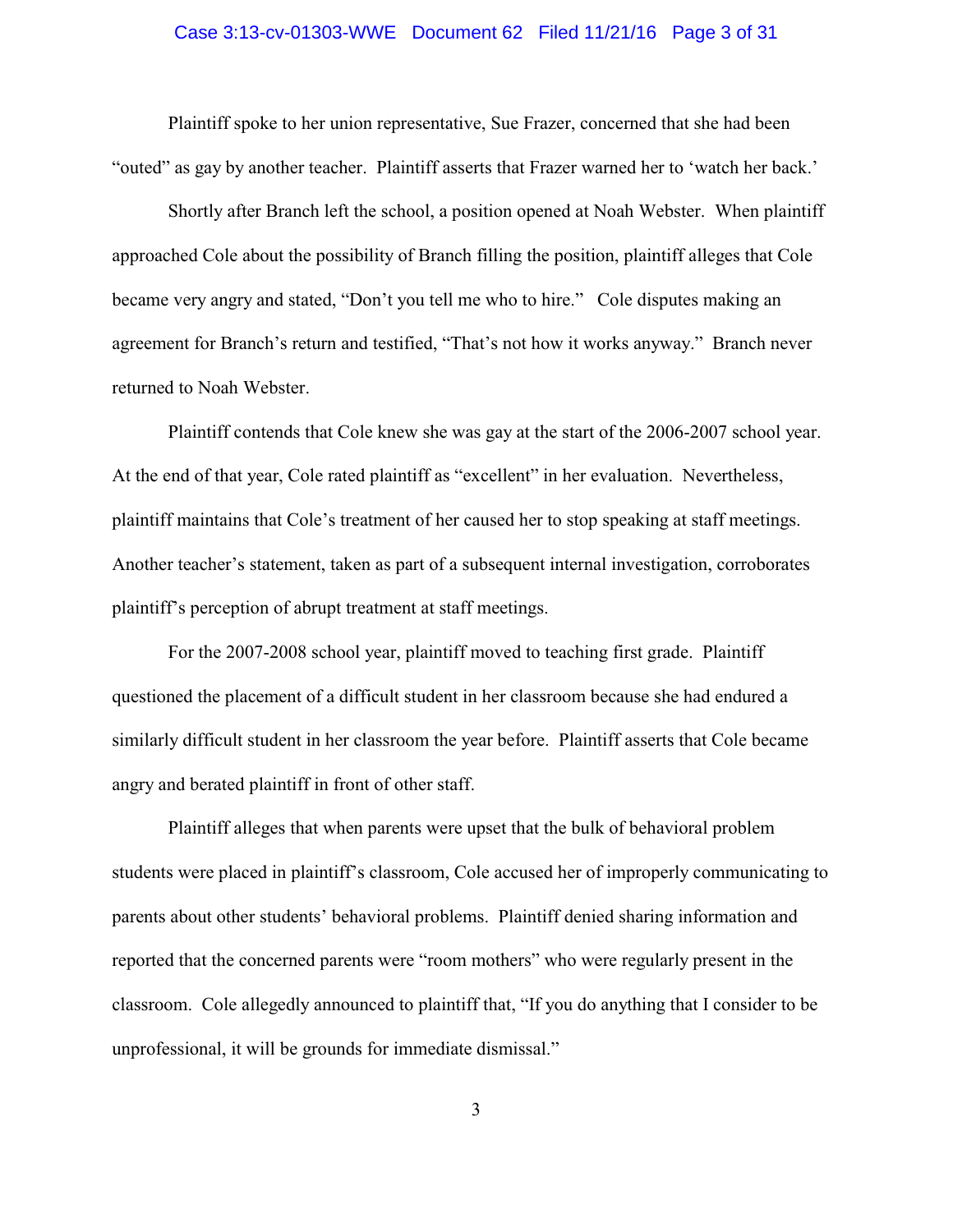# Case 3:13-cv-01303-WWE Document 62 Filed 11/21/16 Page 4 of 31

At a meeting among Cole, plaintiff, and union representative Sue Frazer, Cole allegedly stated, "[Plaintiff] is an outstanding educator and outstanding first grade teacher. This is personal."

Cole rated plaintiff as "competent," the second highest rating for the 2007-2008 and 2008-2009 school years.

During the 2008-2009 school year, plaintiff was given a verbal warning for sharing confidential student information with parents; plaintiff denies doing so and testified that she was falsely accused. Plaintiff alleges that in November 2008, Cole screamed at plaintiff and refused to hear her explanation after an incident involving a student who repeatedly hit plaintiff, leaving her badly bruised. Cole wrote up a warning document about the student, but plaintiff asserts that she did not see the document until she reviewed her personnel file years later.

The parties disagree about how many times plaintiff applied for alternative positions during her tenure. She was not hired for any alternative positions to which she applied.

Vernice Duke assumed the part-time assistant principal position and became plaintiff's evaluator at Noah Webster at the start of the 2009-2010 school year. Duke evaluated plaintiff as "competent" for the 2009-2010 school year and noted no areas of weakness in plaintiff's teaching. The evaluation did designate several areas for growth and improvement.

Plaintiff alleges that during the summer of 2010, she and Branch encountered Duke, who upon seeing their wedding rings made a "nasty" face, indicative of disapproval. In response to this accusation, Duke stated that, "I had just gotten back from knee surgery. If I had any facial expressions not to their liking, it could have been from being in pain after having a knee replacement. I don't even think that to this date [October 23, 2012], I have even seen their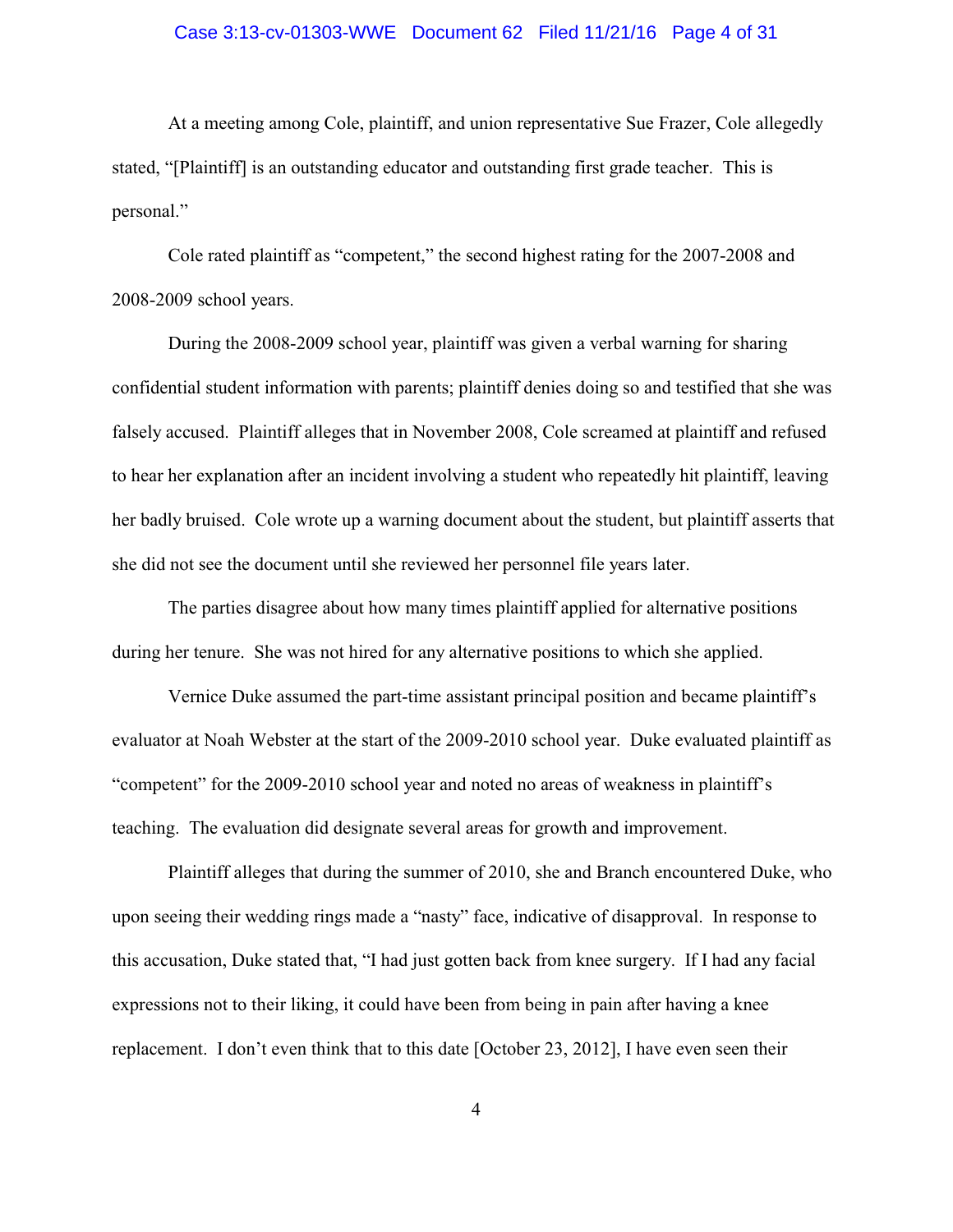# Case 3:13-cv-01303-WWE Document 62 Filed 11/21/16 Page 5 of 31

wedding bands."

Defendant asserts that plaintiff was awarded tenure as of August 28, 2010, but plaintiff responds that despite the regular practice of notifying teachers in writing upon granting of tenure, she was never notified in writing and has no information on how or when tenure was awarded.

Duke rated plaintiff as "competent" for the 2010-2011 school year.

Plaintiff asserts that during a performance evaluation meeting she confronted and accused Duke of discriminating against her because of her sexual orientation. Duke denies this. Duke's statement, taken as part of the district's internal investigation, provides, "I have never had a conversation about [plaintiff's] sexual preferences with plaintiff." Yet, remarkably, as part of that same statement, Duke provides:

[Plaintiff] said to me that she usually does not tell people about her situation. Then she went on to explain that her significant other was a female. This conversation took place during her second year of working with me. I said to her that this had nothing to do with the performance of her job and that she was entitled to a private life just [like] everyone else. To go even further, [plaintiff] introduced me to [her spouse, Branch,] at some point.

In August 2011, prior to the start of the school year, plaintiff suffered a medical issue that resulted in absence for the first half of the school year. Plaintiff contends that after notifying the district of her need for treatment for an embolism and a hysterectomy, Cole misled parents by telling them that plaintiff would not be returning to teach at Noah Webster, citing a "personnel matter" rather than informing the parents that plaintiff was on approved medical leave. A parent of one of plaintiff's students submitted an affidavit indicating the same. The parent was surprised to subsequently learn that plaintiff was ill, as from the parent's perspective, Cole had implied that there was a "disciplinary reason" for plaintiff's absence.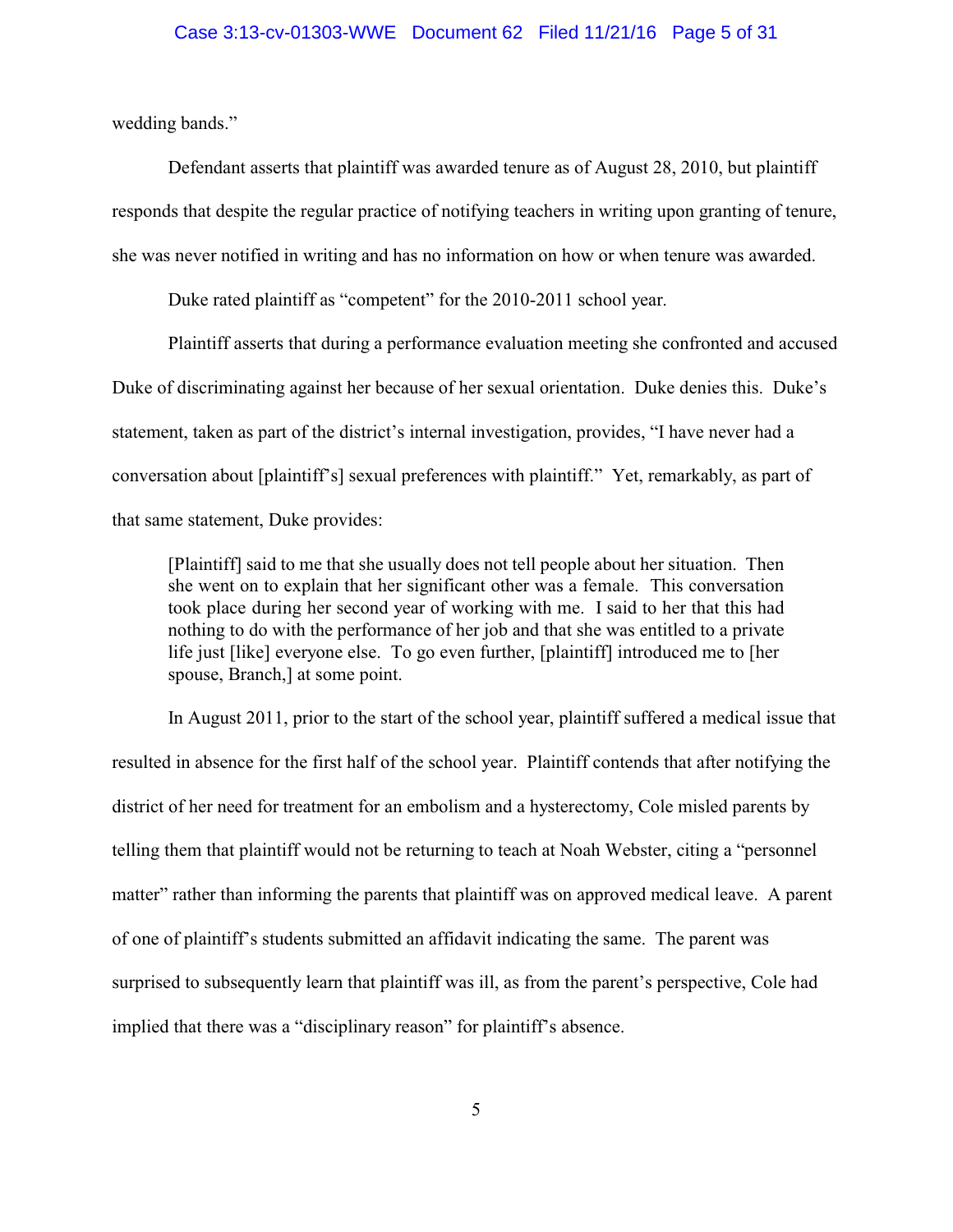# Case 3:13-cv-01303-WWE Document 62 Filed 11/21/16 Page 6 of 31

During her absence, plaintiff alleges that Duke called her at home, demanding to know her medical status and what medications she was taking. Plaintiff proffers that after she complained to Elaine Bonfiglio in human resources, Duke's calls stopped, but plaintiff maintains that Duke chastised her about her plans to return to Noah Webster with the risk of falling ill in front of the students.

Despite the fact that plaintiff's doctor only once extended plaintiff's medical leave, Cole complained at deposition that "plaintiff was coming back several times and didn't come back. . . . Again, coming back, not coming back, coming back, not coming back."

Teacher Jen Wight was reassigned from her resource position to take over plaintiff's classroom in plaintiff's absence. Plaintiff returned to work in January 2012. As some point prior to plaintiff's return, Wight also went on medical leave. Plaintiff protests that despite her seniority and despite the fact that the class was originally assigned to her, Wight was given priority upon return in January and remained in the first grade position for the remainder of the 2011-2012 school year. Plaintiff was assigned a resource reading position for first and second grade students. Plaintiff testified that upon her return, Cole's assistant, Iris Febles-Martinez, told plaintiff that she had been "replaced" by Cole and was therefore not entitled to receive teacher dollar cards and teaching supplies.

Plaintiff contends that the resource reading position was created upon her return; it required her to create new curriculum and travel around the school even though plaintiff's doctor had notified Cole in writing that plaintiff "has been suffering from profound fatigue and decreased activity tolerance (ex: climbing one flight of stairs can cause her shortness of breath which requires a few minutes to recover)." The letter continues: "Though her medical conditions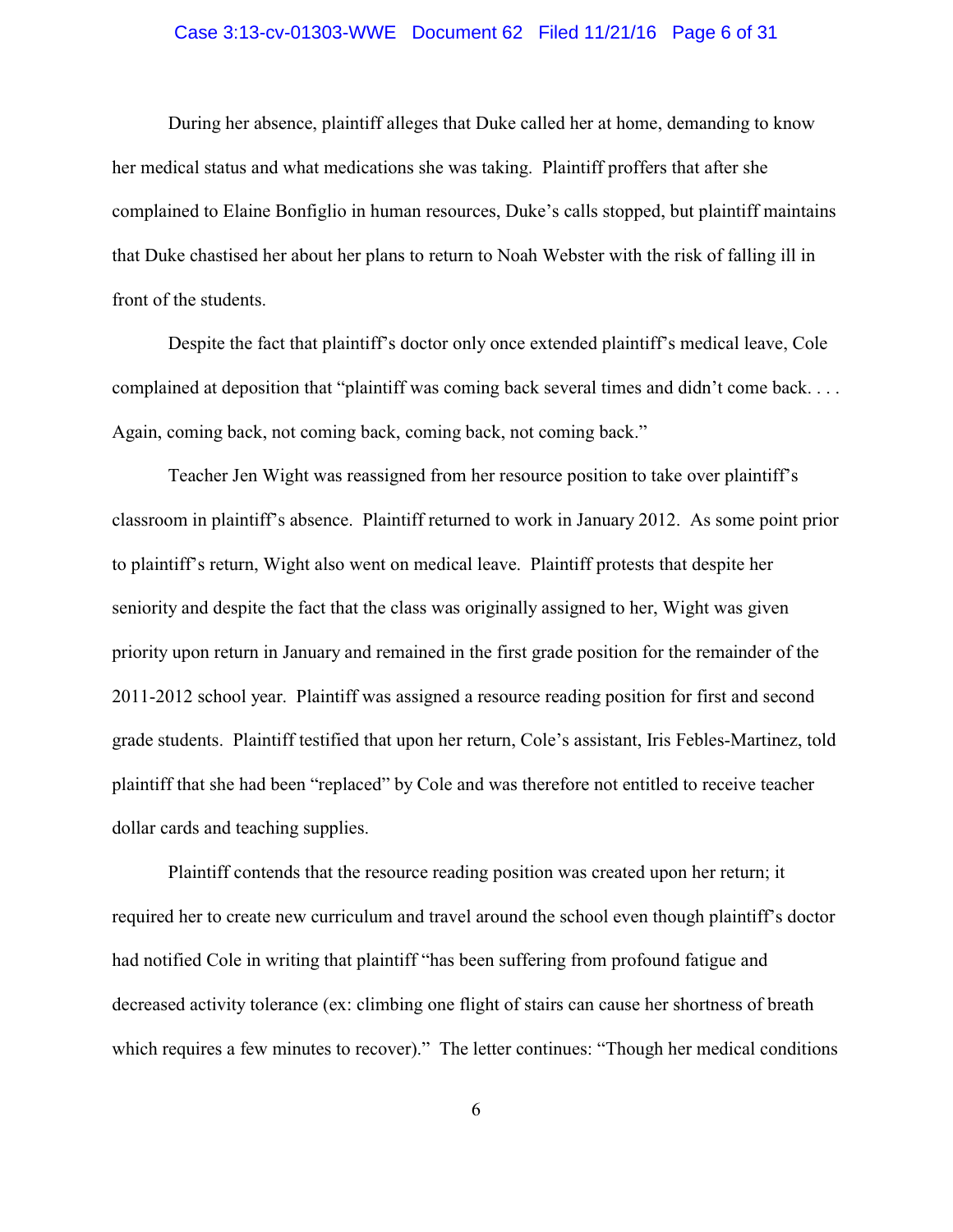# Case 3:13-cv-01303-WWE Document 62 Filed 11/21/16 Page 7 of 31

are gradually stabilizing, her activity level and endurance are very much limited but certainly improving–slowly."

On February 7, 2012, after an allegedly heated meeting with Duke, which concluded with Duke yelling at plaintiff to get her backpack out of Duke's sight, plaintiff collapsed to the ground and was taken by ambulance to the hospital.

Plaintiff requested and received 20 paid sick days from the teacher sick bank. On her request for sick bank leave she stated that she had collapsed due to "severe fatigue, exhaustion and syncope ... [which was] the direct result of the pulmonary embolism that I had developed in August 2011."

Plaintiff returned to work on March 12, 2012, in accordance with her medical clearance.

Upon plaintiff's return to work on March 12, 2012, she was placed in a kindergarten classroom to cover for a teacher who was absent due to injury.

On May 25, 2012, plaintiff had car trouble and called out for a personal day. Plaintiff contends that Duke called her at home demanding that she report to work. Plaintiff rented a car and drove to school. Plaintiff reported Duke's call to her union representative. Duke asserts that she called plaintiff at home out of mere courtesy to prevent plaintiff from missing out on her paycheck.

On May 30, 2012, plaintiff requested permission from Duke to leave school grounds to run an errand at a nearby store. Duke granted plaintiff permission but reminded her of her obligation to "sign out." A third party, Ms. Carreiro, was in Duke's office at the time and provided a statement about the incident, describing Duke's manner as abrupt with plaintiff to an extent that Carreiro became "very uncomfortable." Carreiro also reported that Duke's

7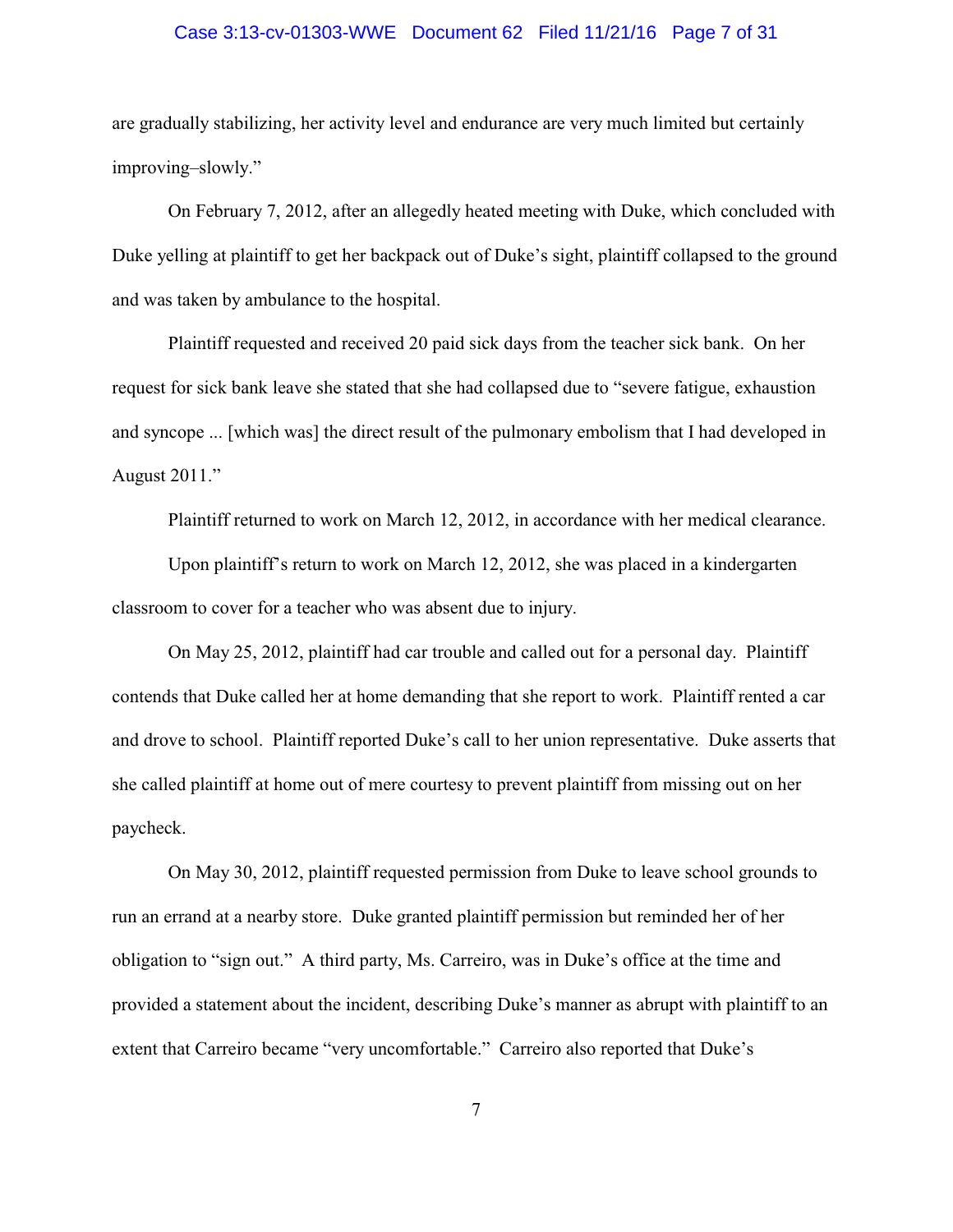# Case 3:13-cv-01303-WWE Document 62 Filed 11/21/16 Page 8 of 31

unprofessional treatment of plaintiff was unique. The school's executive assistant later informed Duke that plaintiff neglected to sign out. Plaintiff testified that she decided to forgo the errand, as the school cafeteria stocked the item she sought. Nevertheless, Cole and Duke met with plaintiff that same afternoon. Plaintiff asserts that upon arrival to Cole's office, she was informed that she was to be disciplined for failure to sign out before leaving school grounds. She alleges that after she attempted to explain that she did not sign out because she did not leave the building, Cole and Duke began screaming at her. When plaintiff asked for a union representative, plaintiff contends that she was told to shut up and sit down. Defendant asserts that the primary purpose of the meeting was to inform plaintiff that she would be assigned, as requested, to teach second grade.

Plaintiff became ill after the meeting. The school nurse contacted Duke to inform her of the medical emergency and called 911. The paramedics along with Duke and Cole met plaintiff in the school gymnasium. Plaintiff was transported from the school by ambulance. She did not return for the final weeks of the 2011-2012 school year.

Plaintiff testified that neither her sister nor her spouse were informed of her medical emergency. Branch, plaintiff's spouse, affirmed the lack of notification. Nevertheless, Duke reported that "family members were contacted." None have been identified. Cole claims that she purposefully waited for Branch to arrive at school after plaintiff was taken by the ambulance so that Branch could collect plaintiff's belongings, but no one asserts that Branch was ever summoned. Moreover, plaintiff contends that she was not notified by the school that she was apparently ineligible for health insurance benefits because of FMLA hours-worked requirements.

After learning that her physician had been told that she was no longer employed and had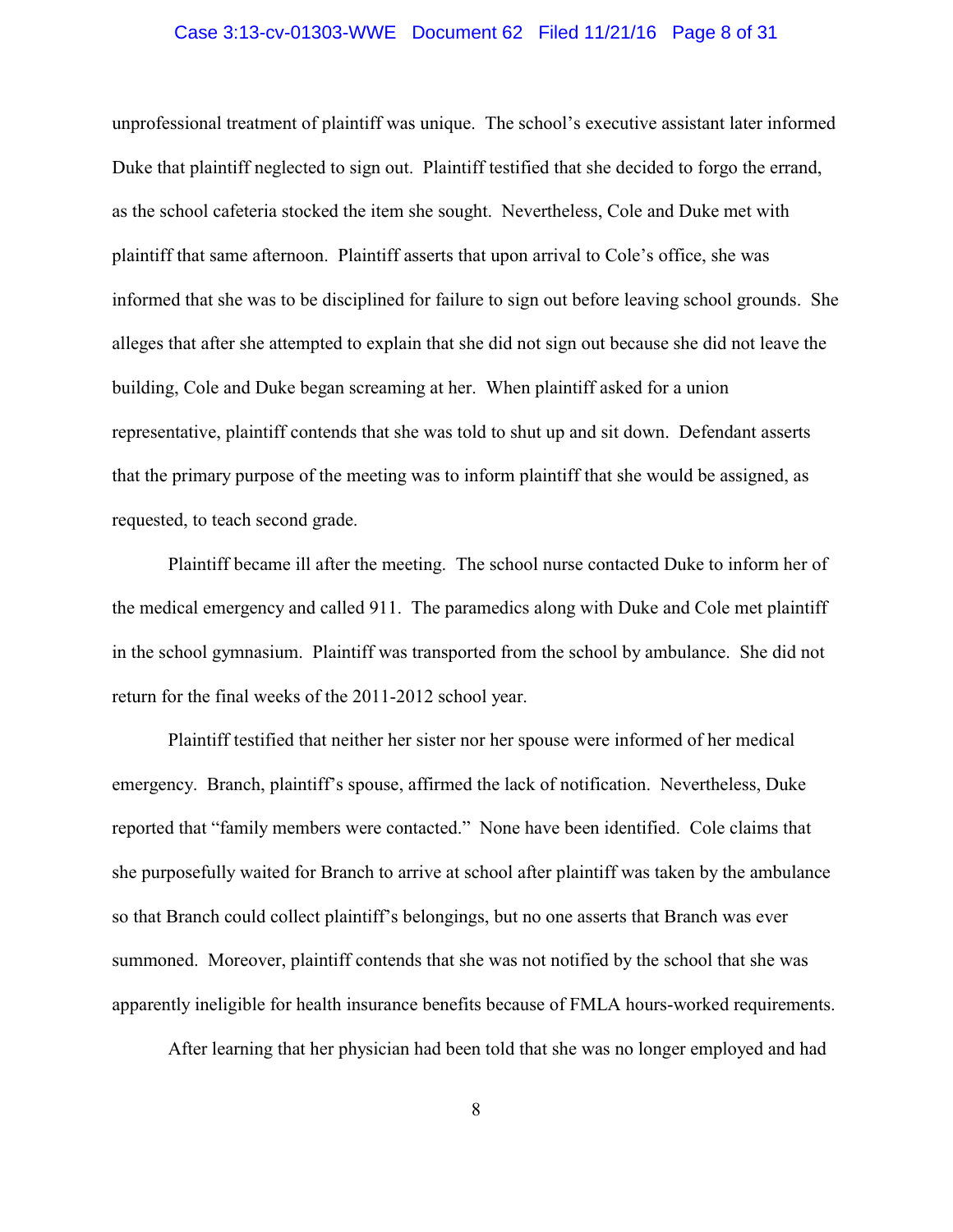# Case 3:13-cv-01303-WWE Document 62 Filed 11/21/16 Page 9 of 31

no health insurance, plaintiff went to the human resources office, where she asserts that she was handed a letter explaining that her health insurance would expire on July 1, 2012. Branch then demanded that the district add plaintiff to her health benefits as her spouse. This request was granted. Plaintiff contends that defendant has failed to produce records as to its policy on eliminating health insurance for teachers out on medical leave.

Plaintiff's primary care physician, Rashma Jhunja, MD, and psychologist, Marc J. Mann, PhD, began notifying the school district of the negative impacts on plaintiff's health due to the allegedly hostile work environment created by Cole and Duke. No evidence has been produced to suggest that the school district investigated the reports of hostile work environment as described by Dr. Jhunja or Dr. Mann.

On June 21, 2012, subsequent to receiving a medical note for plaintiff's leave of absence, the district sent plaintiff a letter asking whether she was claiming to have a disability under the ADA or Connecticut law. The same day, defendant sent plaintiff a copy of the harassment policy and a harassment report form.

On July 17, 2012, plaintiff filed an internal harassment complaint against Duke and Cole.

On July 19, 2012, the district received medical documentation which stated: "Though Lisa has had decreased endurance and has been limited in her activities through her prolonged recovery period, as of the present time she is medically cleared to resume her work in full capacity with her baseline level of activity and endurance."

Plaintiff met with a district investigator regarding her complaint, where she read a prepared statement, but she declined to continue meeting with the investigator after retaining counsel. Plaintiff's counsel indicated to the district by letter dated September 12, 2012, that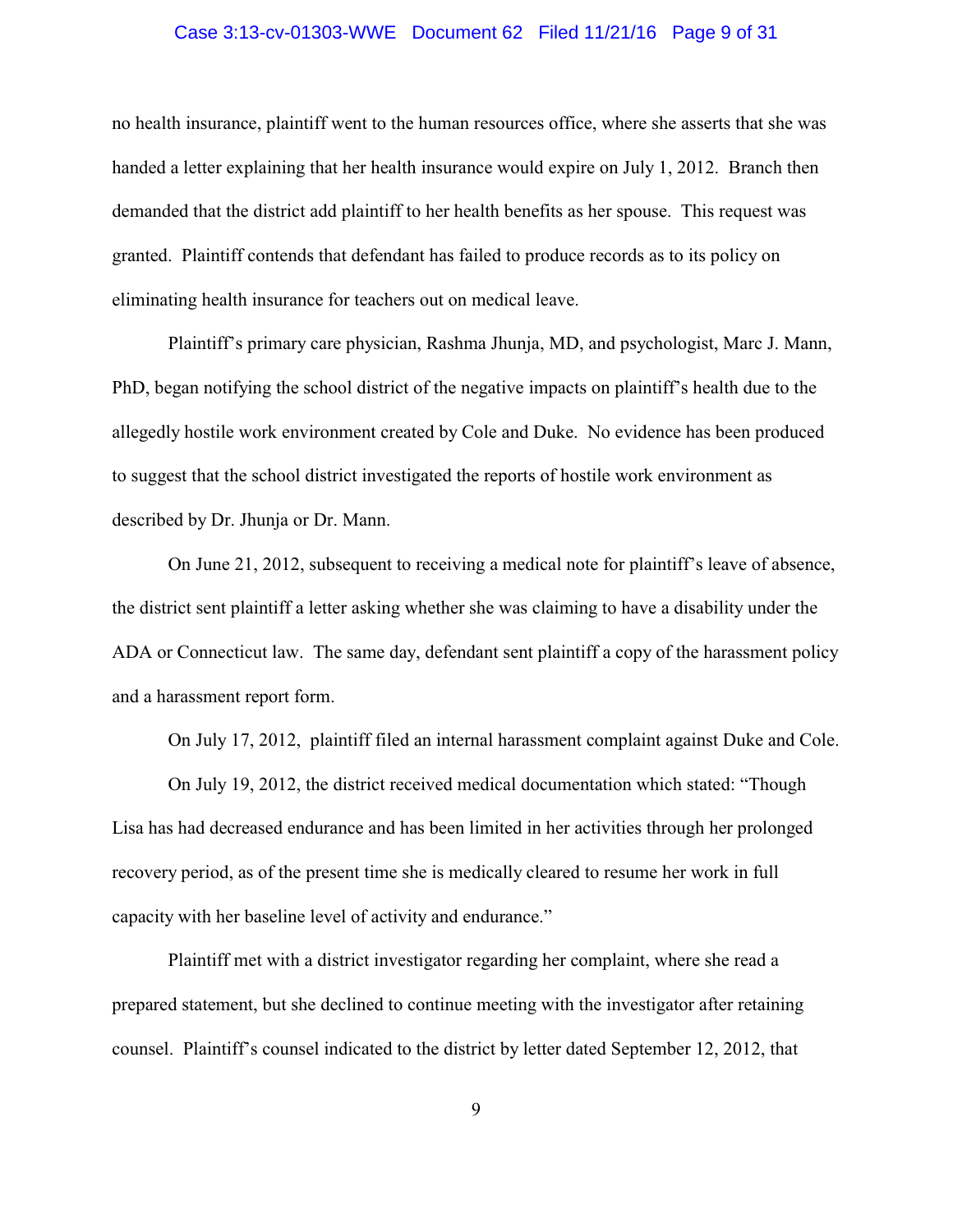# Case 3:13-cv-01303-WWE Document 62 Filed 11/21/16 Page 10 of 31

plaintiff had fulfilled her obligations under the district's Harassment Policy.

On September 21, 2012, plaintiff filed a complaint with the Connecticut Commission on Human Rights and Opportunities.

The district's investigator took statements from other teachers at Noah Webster, which indicated that Cole and Duke treated plaintiff with greater antagonism as compared to other teachers without apparent justification. Moreover, Sue Frazier, as part of her statement, offered that: "We have had other gay staff members leave our school during Ms. Coles' tenure as our principal. At one time or another, ALL of them expressed to me, as their building rep, that they felt that Ms. Cole treated them unfairly." (emphasis original).

On March 5, 2013, after completing its investigation, the Central Harassment Team concluded that it could not "substantiate harassment" and so notified the parties.

Cole left Noah Webster at the end of the 2011-2012 school year when she was promoted to Executive Director of Early Literacy. Plaintiff had no further contact with Cole.

Jay Mihalko became principal of Noah Webster at the start of the 2012-2013 school year, during which plaintiff was assigned to teach second grade. Mihalko also became plaintiff's evaluator.

Despite filing complaints against Cole and Duke, and despite the fact that Mihalko, not Duke, was plaintiff's evaluator and supervisor, plaintiff contends that Duke continued to publicly humiliate her by reprimanding her in front of parents. Plaintiff submitted an email dated November 21, 2012, from a parent concerning one such incident. It states in relevant part: "I saw you in the lobby getting 'reprimanded?' from Duke- Oh boy! Give me a break..."

In July 2013, Mihalko requested that human resources transfer plaintiff from a second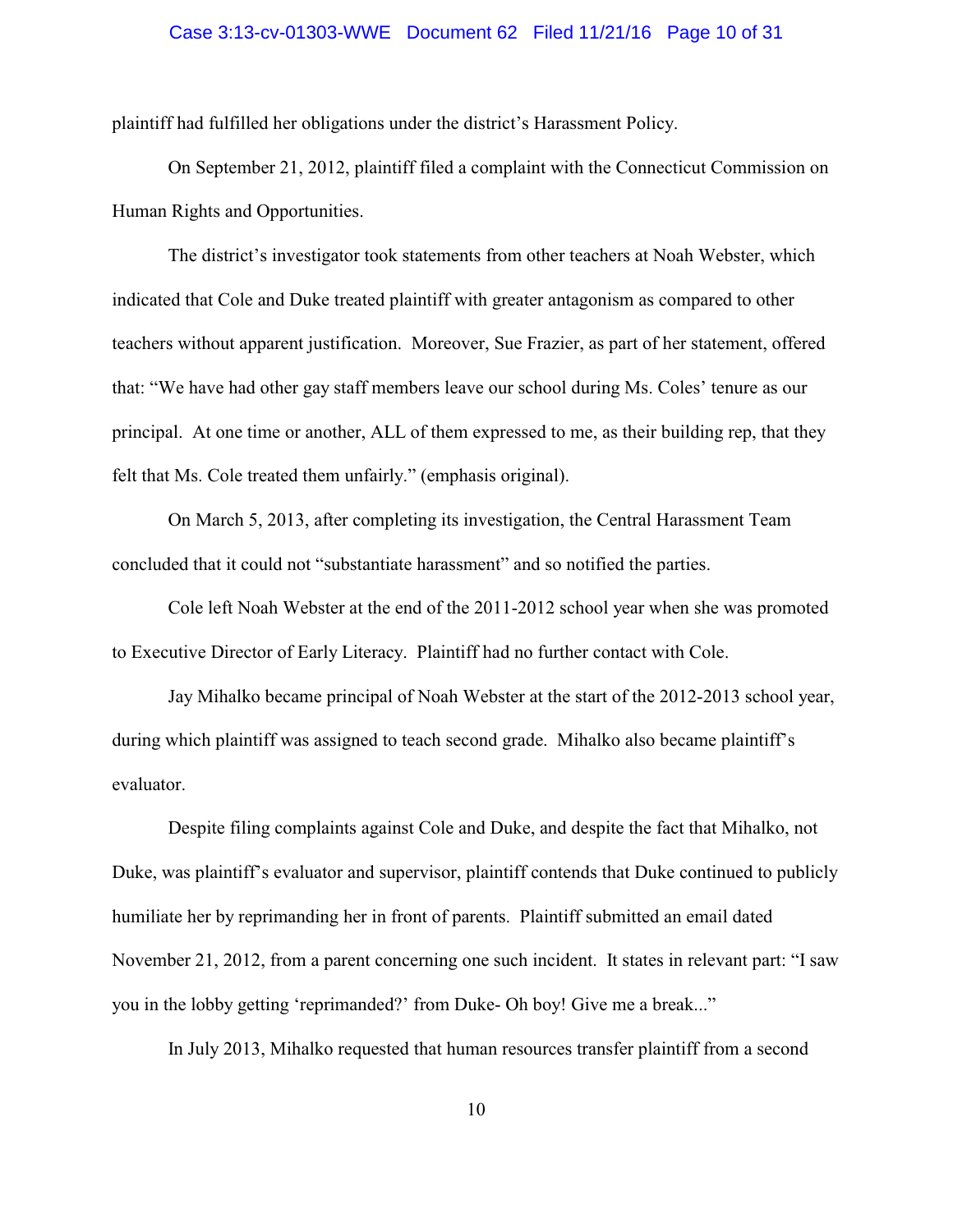### Case 3:13-cv-01303-WWE Document 62 Filed 11/21/16 Page 11 of 31

grade position to a first grade position, but plaintiff denies that she was ever so informed; she points out that defendant's evidence of the transfer was neither produced in discovery nor produced when defendant contested plaintiff's unemployment benefits claim. Plaintiff alleges that she learned of the transfer from an email from Duke to the entire first grade team and from other teachers' emails, rather than from written notice as required by the union contract.

Plaintiff asserts that she learned through Duke and other teachers' emails that she would be under Duke's supervision as part of Duke's team. Moreover, plaintiff's new classroom would be parallel from Duke's office. Plaintiff asserts that she contacted union representative Joshua Hall upon learning that she was being "welcomed back to Duke's team," but that Hall informed her that he did not think he could stop the transfer. Plaintiff contends that her therapist advised her that she should not continue to work in such a hostile environment.

On August 19, 2013, plaintiff resigned her employment with the district. Plaintiff neither spoke with Mihalko nor requested a change to a different school building prior to her resignation. She contends that, in consultation with her medical providers and union representatives, a request for change in buildings was futile based on her prior failed attempts to transfer, the proximity of the upcoming school year, and the apparent finality of the decision to place plaintiff in a first grade classroom under the supervision of Duke – despite plaintiff's formal complaint against Duke.

Plaintiff applied for unemployment compensation. On September 19, 2013, the administrator of Connecticut's Unemployment Compensation Department ruled that plaintiff's separation from employment did not disqualify her for unemployment compensation because plaintiff had quit with good cause attributable to the employer. However, the district appealed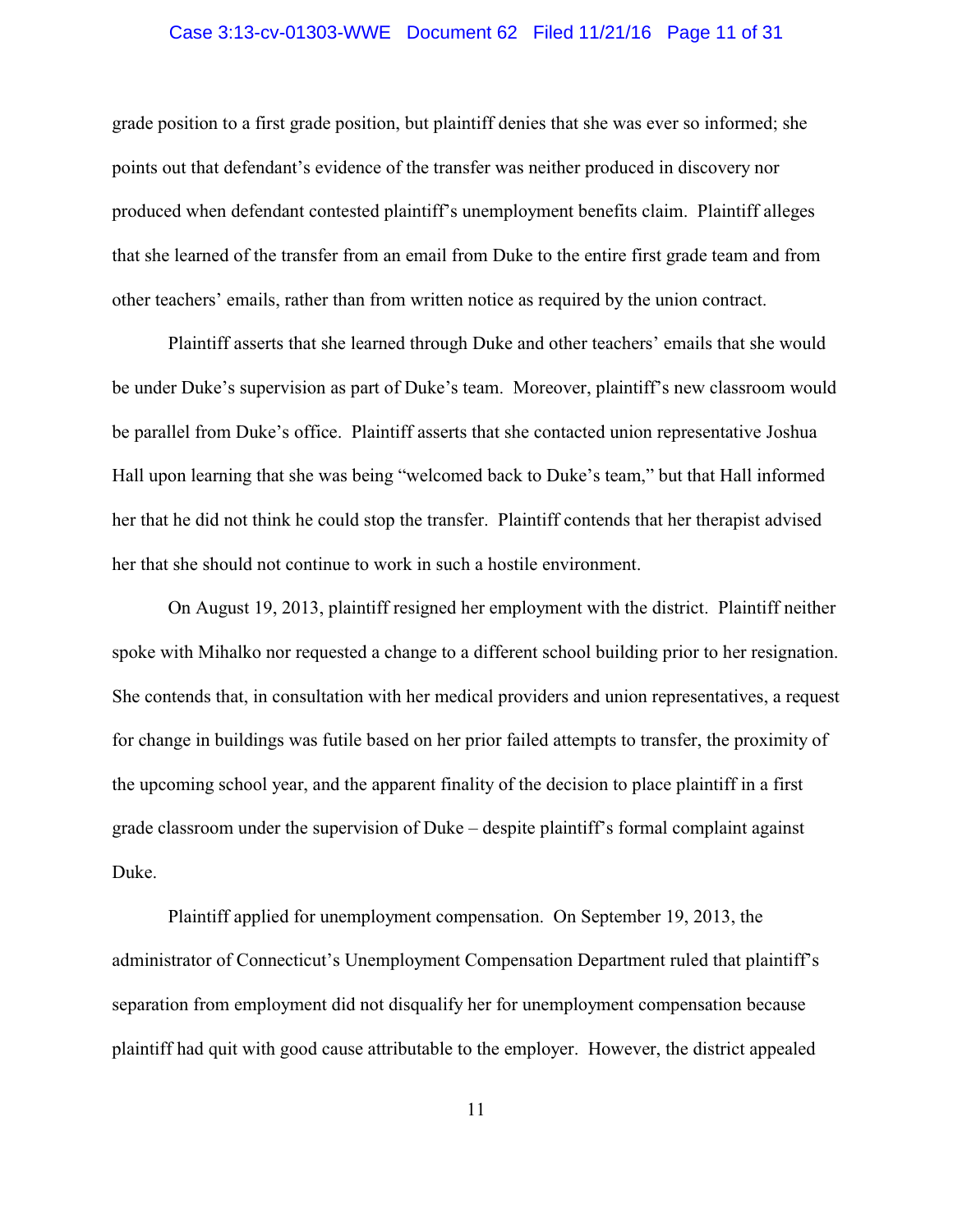the administrator's determination on September 27, 2013, contending that plaintiff had quit without good cause and should be denied compensation. The appeals referee concluded:

The claimant testified that she resigned rather than accept the change in assignment because, the assignment put her under the direct report of vice principal, [Duke]. Testimony from both parties confirm that as of the date of the change of assignment, the claimant had pending litigation involving [Duke], that involved incidents in the course of employment. In addition, the claimant suffers from extreme stress and anxiety related to her dealings with [Duke]. Medical documentation from physician, Rashma Jhunja, states that it was recommended that the claimant not return to that working environment, due to the stress and anxiety. The evidence establishes that the change in conditions had an adverse effect on the claimant. A remedy was futile for the claimant because the change in position was done without prior notice to allow for an alternative to be explored. The record reveals that the claimant became aware of the change in position just a few weeks prior to the start of the school year.

On November 4, 2013, the Employment Security Appeals Division affirmed the administrator's

determination to award benefits and dismissed the district's appeal.

# **DISCUSSION**

A motion for summary judgment will be granted where there is no genuine issue as to any material fact and it is clear that the moving party is entitled to judgment as a matter of law. Celotex Corp. v. Catrett, 477 U.S. 317, 322 (1986). "Only when reasonable minds could not differ as to the import of the evidence is summary judgment proper." Bryant v. Maffucci, 923 F.2d 979, 982 (2d Cir.), cert. denied, 502 U.S. 849 (1991).

The burden is on the moving party to demonstrate the absence of any material factual issue genuinely in dispute. American International Group, Inc. v. London American International Corp., 664 F.2d 348, 351 (2d Cir. 1981). In determining whether a genuine factual issue exists, the court must resolve all ambiguities and draw all reasonable inferences against the moving party. Anderson v. Liberty Lobby, Inc., 477 U.S. 242, 255 (1986).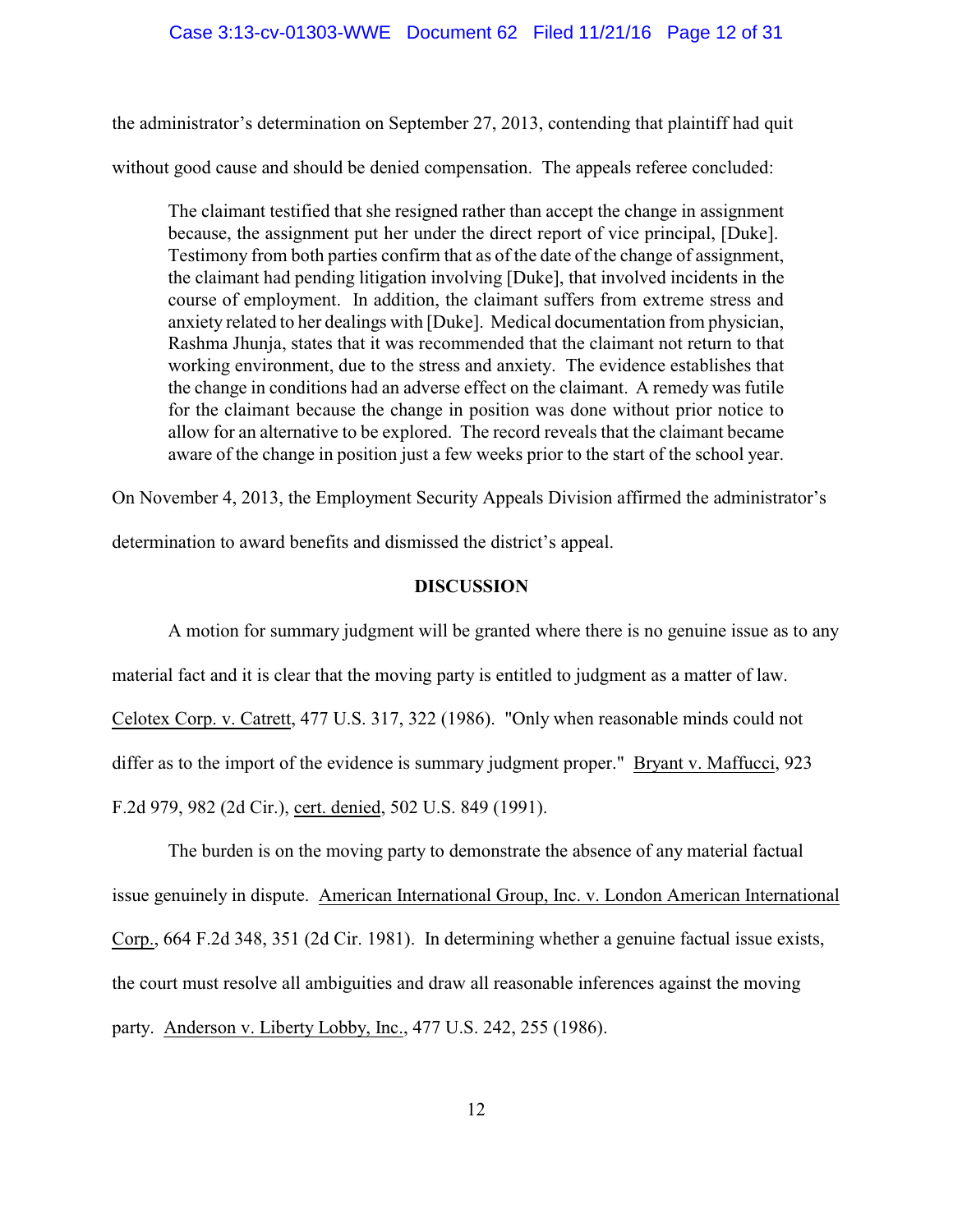### Case 3:13-cv-01303-WWE Document 62 Filed 11/21/16 Page 13 of 31

If a nonmoving party has failed to make a sufficient showing on an essential element of his case with respect to which he has the burden of proof, then summary judgment is appropriate. Celotex Corp., 477 U.S. at 323. If the nonmoving party submits evidence which is "merely colorable," legally sufficient opposition to the motion for summary judgment is not met. Anderson, 477 U.S. at 249.

The Court will address defendant's various summary judgment arguments in the order they were set forth in the motion papers.

# **A. Sexual Orientation Discrimination under Title VII**

 Plaintiff asserts that defendant violated her rights under Title VII by discriminating against her and sexually stereotyping her during her employment. Defendant argues that sexual orientation is not a protected category under Title VII.

Title VII protects a limited class of persons from discrimination. Protection is limited to individuals who are discriminated against on the basis of race, color, religion, sex, or national origin. 42 U.S.C. § 2000e-2(a)(1),(2); Kiley v. American Soc. for Prevention of Cruelty to Animals, 296 Fed. Appx. 107, 109 (2d Cir. 2008).

"It is a fundamental canon of statutory construction that, unless otherwise defined, words will be interpreted as taking their ordinary, contemporary, common meaning." Sandifer v. U.S. Steel Corp., 134 S. Ct. 870, 876 (2014).

Early interpretations of Title VII's sex discrimination provisions reached illogical conclusions based on a supposed traditional concept of discrimination, which, for example, determined that discrimination based on pregnancy was not discrimination based on sex. See General Elec. Co. V. Gilbert, 429 U.S. 125, 145-46 (1976). In 1978, Congress passed the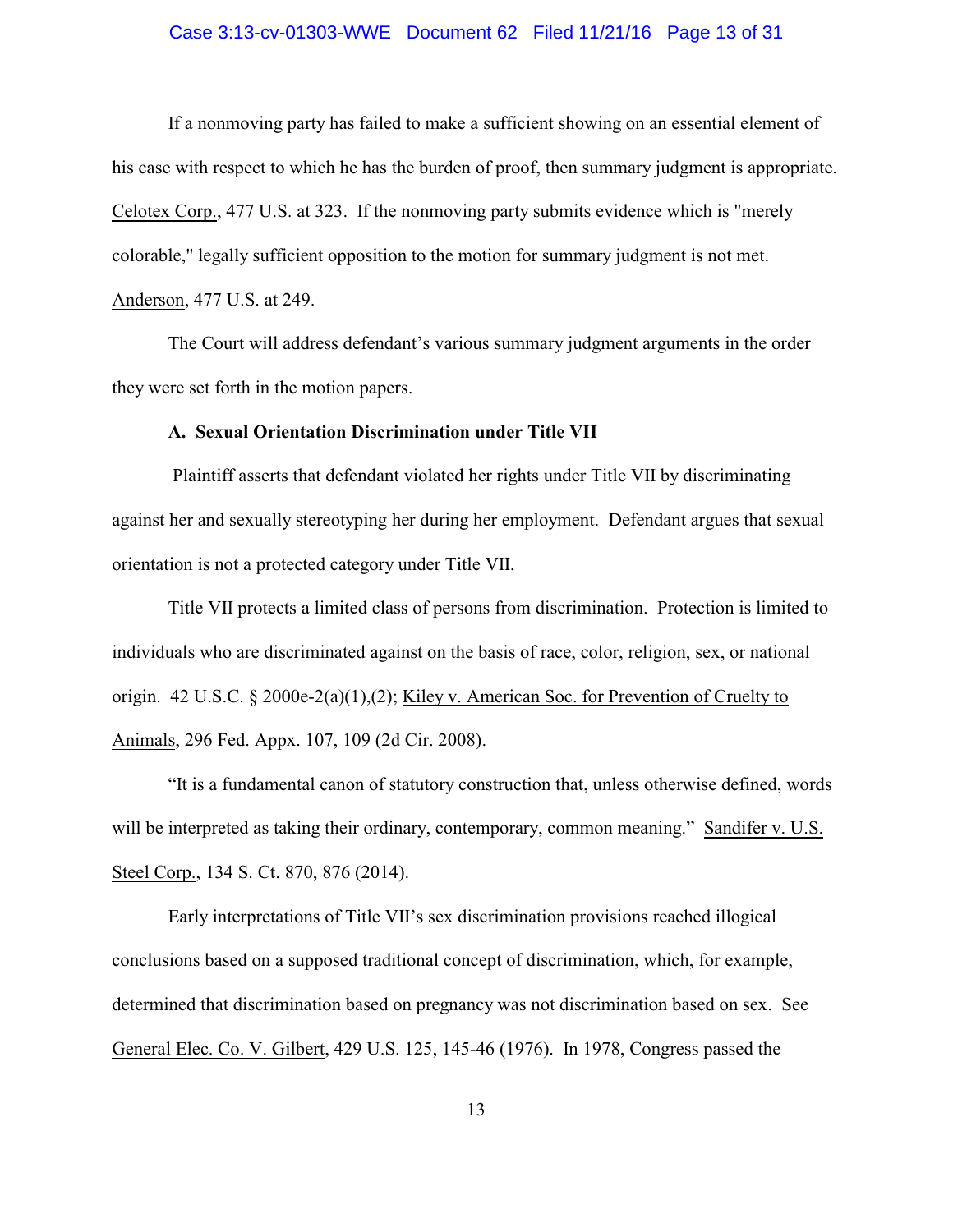# Case 3:13-cv-01303-WWE Document 62 Filed 11/21/16 Page 14 of 31

Pregnancy Discrimination Act to overturn Gilbert, but the soundness of Gilbert's reasoning, or lack thereof, did not rise and fall based on Congress's efforts. That is, Gilbert and other similar decisions that imposed incongruous traditional norms were misguided in their interpretations regardless of whether Congress had been able to overrule them. See, e.g., Barnes v. Train, 1974 WL 10628,  $*1$  (D.D.C. August 9, 1974) ("The substance of plaintiff's complaint is that she was discriminated against, not because she was a woman, but because she refused to engage in a sexual affair with her supervisor."), rev'd sub nom. Barnes v. Costle, 561 F.2d 983, 990 (D.C. Cir. 1977) ("Put another way, she became the target of her superior's sexual desires because she was a woman, and was asked to bow to his demands as the price for holding her job."). Decisions like the district court's in Barnes and the Supreme Court's in Gilbert, were discordant not because they chose what are now unpopular normative judgments, but because they failed to take the ordinary meaning of the Act's text to its logical conclusions. In his dissent in Gilbert, Justice Brennan illuminated the fallacy of the majority's holding when he wrote: "[T]he company has devised a policy that, but for pregnancy, offers protection for all risks, even those that are 'unique to' men or heavily male dominated." Gilbert, 429 U.S. at 160. The converse of the majority's decision, and equally absurd, would be to hold that an exclusion in coverage for prostate cancer does not discriminate against men based on sex. Such conclusions represent a fundamental failure of ordinary interpretation.

The Second Circuit has reasoned that although the legislative history on whether sexual orientation should be included in the category of sex is "scant," because numerous bills have attempted to extend Title VII protection to sexual orientation, Congress did not intend to include sexual orientation protections in Title VII's current form. See Kiley, 296 Fed. Appx. at 109. But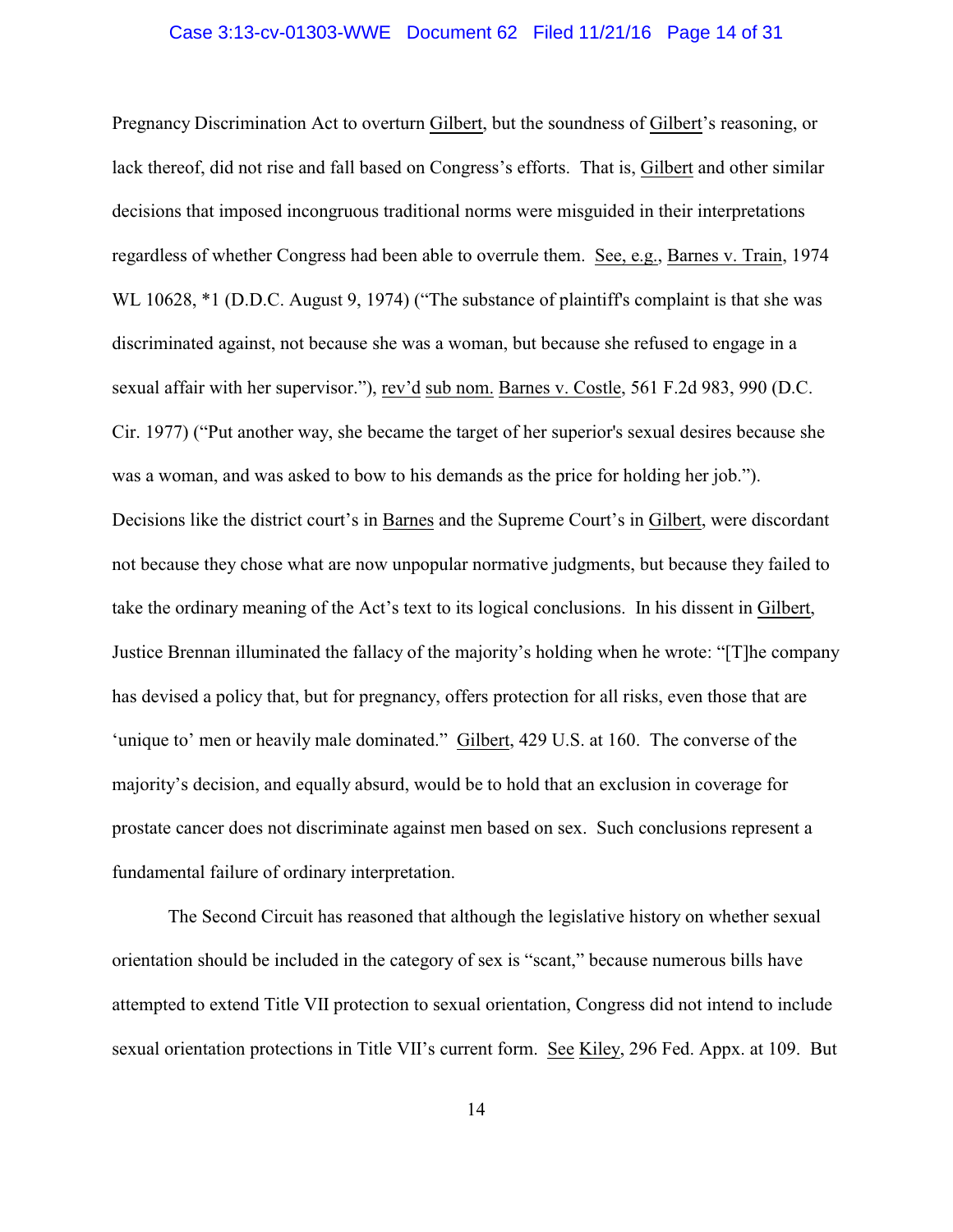### Case 3:13-cv-01303-WWE Document 62 Filed 11/21/16 Page 15 of 31

under this rationale, had Congress failed to amend Title VII in 1978, pregnancy based discrimination (or the hypothetical prostate cancer based discrimination) would not constitute discrimination based on sex. Such reasoning is unpersuasive because Congress's intent as it exists now or existed in the recent past is not an accurate gauge of its intent as it existed over fifty years ago. Indeed, when Congress amended Title VII in 1978 to overturn Gilbert, the House Report stated: "It is the Committee's view that the dissenting Justices correctly interpreted the Act." H.R. Rep. No. 95-948, 95th Cong., 2d Sess. 2 (1978), Legislative History of the Pregnancy Discrimination Act of 1978; see also Newport News Shipbuilding and Dry Dock Co. v. E.E.O.C., 462 U.S. 669, 679 (1983) ("Proponents of the bill repeatedly emphasized that the Supreme Court had erroneously interpreted Congressional intent and that amending legislation was necessary to reestablish the principles of Title VII law as they had been understood prior to the Gilbert decision.").

Acknowledging that the legislative history on whether sexual orientation should be included in the category of sex under Title VII is slight, it is difficult to glean the absence of prior intention merely from subsequent efforts by Congress to reenforce statutory civil rights protections.<sup>1</sup> The failed efforts by Congress to explicitly include sexual orientation as a new, stand alone category of protected individuals under Title VII does not mandate the conclusion that sexual orientation based discrimination is not covered by the existing prohibition on sex based discrimination.

<sup>&</sup>lt;sup>1</sup>"Admittedly, we have little legislative history to guide us in interpreting the Act's prohibition against discrimination based on sex." Simonton v. Runyon, 232 F.3d 33, 35 (2d Cir. 2000).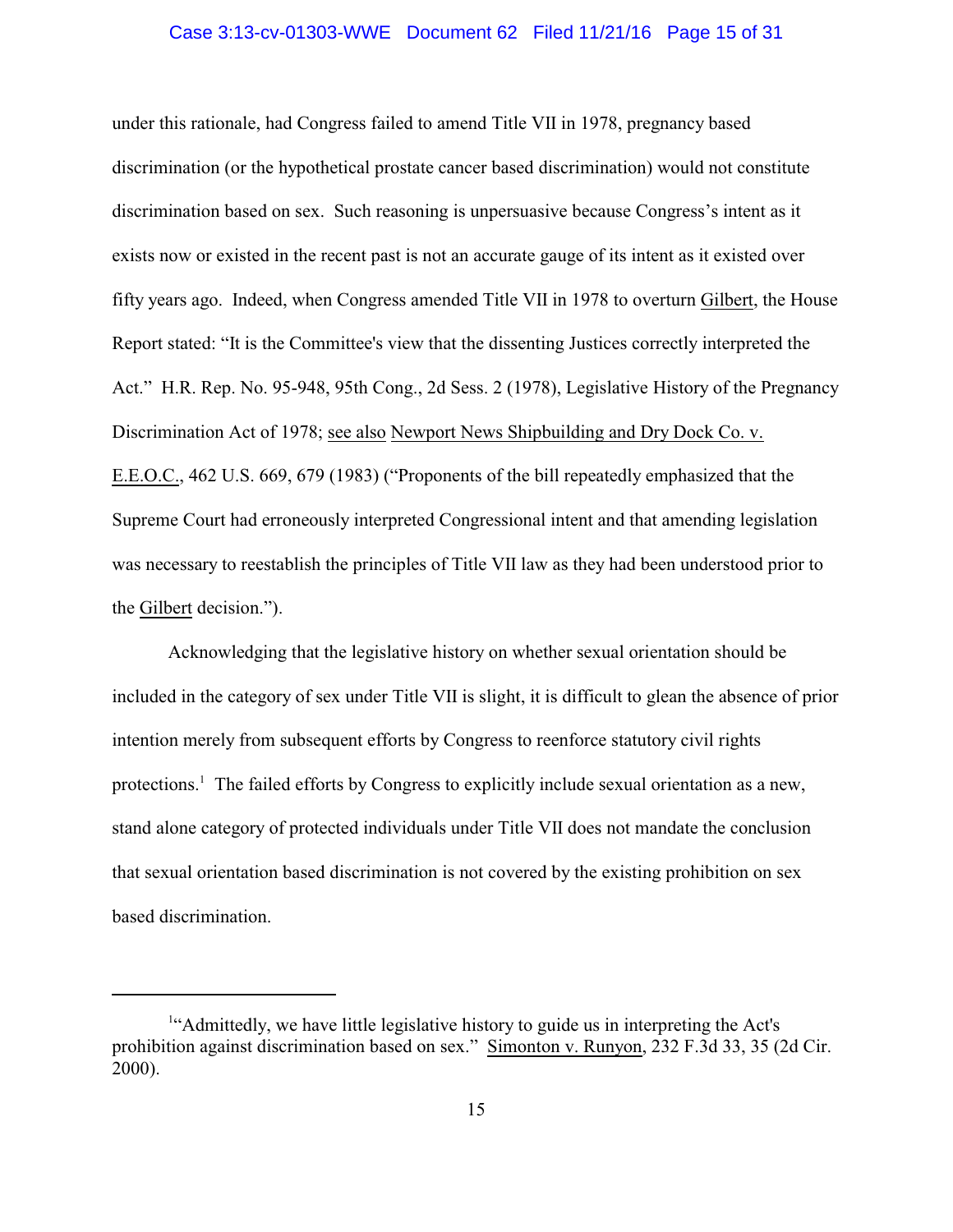### Case 3:13-cv-01303-WWE Document 62 Filed 11/21/16 Page 16 of 31

The Supreme Court has warned against such reliance:

[S]ubsequent legislative history is a hazardous basis for inferring the intent of an earlier Congress. It is a particularly dangerous ground on which to rest an interpretation of a prior statute when it concerns, as it does here, a proposal that does not become law. Congressional inaction lacks persuasive significance because several equally tenable inferences may be drawn from such inaction, *including the inference that the existing legislation already incorporated the offered change.*

Pension Ben. Guar. Corp. v. LTV Corp., 496 U.S. 633, 650 (1990) (emphasis added, internal

quotation and citation omitted).

Moreover, straightforward statutory interpretation and logic dictate that sexual orientation cannot be extricated from sex; the two are necessarily intertwined in a manner that, when viewed under the Title VII paradigm set forth by the Supreme Court, place sexual orientation discrimination within the penumbra of sex discrimination.

In 1976, the Supreme Court held: "When Congress makes it unlawful for an employer to discriminate because of sex without further explanation of its meaning, we should not readily infer that it meant something different from what the concept of discrimination has traditionally meant[.]" Gilbert, 429 U.S. at 145. However, "[w]hen Congress amended Title VII in 1978, it unambiguously expressed its disapproval of both the holding and the reasoning of the Court in the Gilbert decision." Newport News, 462 U.S. at 678.

In Newport News, the petitioner's plan provided pregnancy related benefits to female employees but provided less favorable pregnancy benefits for spouses of male employees. 462 U.S. at 671-72. The Supreme Court held that: "Under the proper test petitioner's plan is unlawful, because the protection it affords to married male employees is less comprehensive than the protection it affords to married female employees." Id. at 676. The proper, straightforward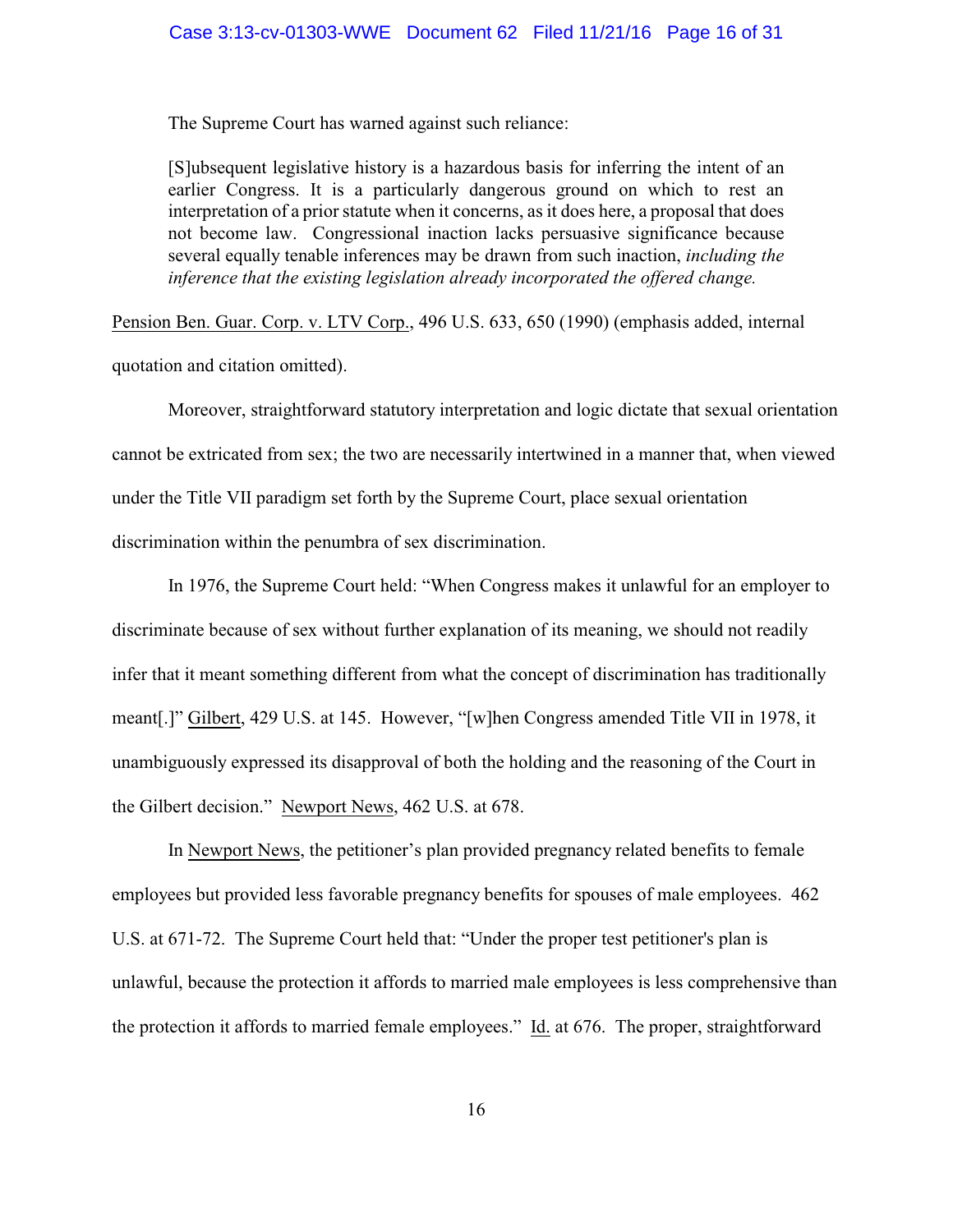### Case 3:13-cv-01303-WWE Document 62 Filed 11/21/16 Page 17 of 31

test asks not whether the discrimination falls within the concept of what discrimination has traditionally meant, but whether the employer has discriminated on the basis of sex. See id.

Presuming that an employer has discriminated against an individual with respect to compensation, terms, conditions, or privileges of employment, because of such individual's sexual orientation, that employer has necessarily considered both the sex of the partner *and* the sex of the individual. Under the proper test as enunciated in Newport News, such treatment would be unlawful because, for example, the protection afforded to female employees with female partners is less comprehensive than the protection afforded to male employees with female partners.

Nevertheless, based on "our well-settled precedent that 'sex' refers to membership in a class delineated by gender [not sexual orientation,]" the Second Circuit in Simonton v. Runyon held that Title VII does not proscribe discrimination because of sexual orientation. 232 F.3d 33, 36 (2000). But since Simonton, the Second Circuit has empowered employees to bring virtually identical associational Title VII claims in the context of race discrimination. See Holcomb v. Iona College, 521 F.3d 130, 139 (2d Cir. 2008).

The reason is simple: where an employee is subjected to adverse action because an employer disapproves of interracial association, the employee suffers discrimination because of the employee's *own* race. All the district judges in this circuit to consider the question, including the district court in this case, have reached that conclusion. Holcomb, 2006 WL 1982764 at \*9; Rosenblatt v. Bivona & Cohen, P.C., 946 F.Supp. 298, 300(S.D.N.Y.1996) ("Plaintiff has alleged discrimination as a result of his marriage to a black woman. Had he been black, his marriage would not have been interracial. Therefore, inherent in his complaint is the assertion that he has suffered racial discrimination based on his own race."); Whitney v. Greater N.Y. Corp. of Seventh–DayAdventists, 401 F.Supp. 1363, 1366 (S.D.N.Y.1975). The Fifth, Sixth, and Eleventh Circuits agree. Deffenbaugh–Williams v. Wal–Mart Stores, Inc., 156 F.3d 581, 589 (5th Cir.1998), vacated in part on other grounds by Williams v. Wal–Mart Stores, Inc., 182 F.3d 333 (5th Cir.1999) ("Title VII prohibits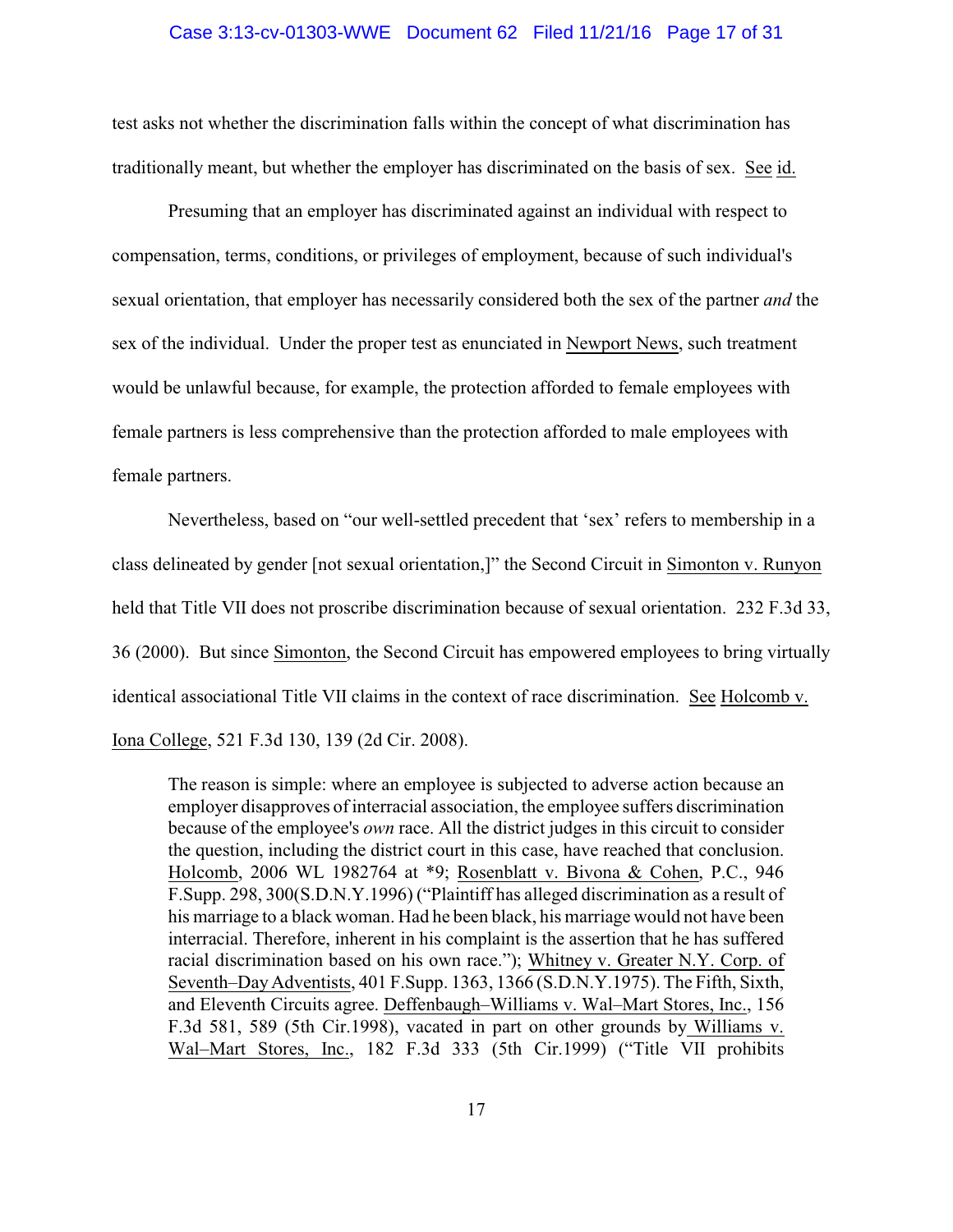# Case 3:13-cv-01303-WWE Document 62 Filed 11/21/16 Page 18 of 31

discrimination in employment premised on an interracial relationship."); Tetro v. Elliott Popham Pontiac, Oldsmobile, Buick & GMC Trucks, Inc., 173 F.3d 988, 994–95 (6th Cir.1999) (holding Title VII applicable to allegation that employee suffered discrimination because he had a biracial daughter); Parr v. Woodmen of the World Life Ins. Co., 791 F.2d 888, 892 (11th Cir.1986) ("Where a plaintiff claims discrimination based upon an interracial marriage or association, he alleges, by definition, that he has been discriminated against because of his race.").

Accordingly, we find that Holcomb, in claiming that he suffered an adverse employment action because of his interracial marriage, has alleged discrimination as a result of his membership in a protected class under Title VII.

Id. at 139.

The logic is inescapable: If interracial association discrimination is held to be "because of the employee's *own* race," so ought sexual orientation discrimination be held to be because of the employee's *own* sex. Holcomb and Simonton are not legitimately distinguishable. If Title VII protects individuals who are discriminated against on the basis of race because of interracial association (it does), it should similarly protect individuals who are discriminated against on the basis of sex because of sexual orientation – which could otherwise be named "intrasexual association."

As Holcomb and Simonton cannot be legitimately reconciled, given that Holcomb is more recent, more consistent with general principles of statutory construction, and more agreeable to reason, the Court finds that Title VII protects individuals who are discriminated against on the basis of sex because of their sexual orientation.

The Supreme Court's holding in Price Waterhouse v. Hopkins bolsters the Court's position. See 490 U.S. 228, 251 (1989). There, the Court held that sex stereotyping could constitute discrimination based on sex: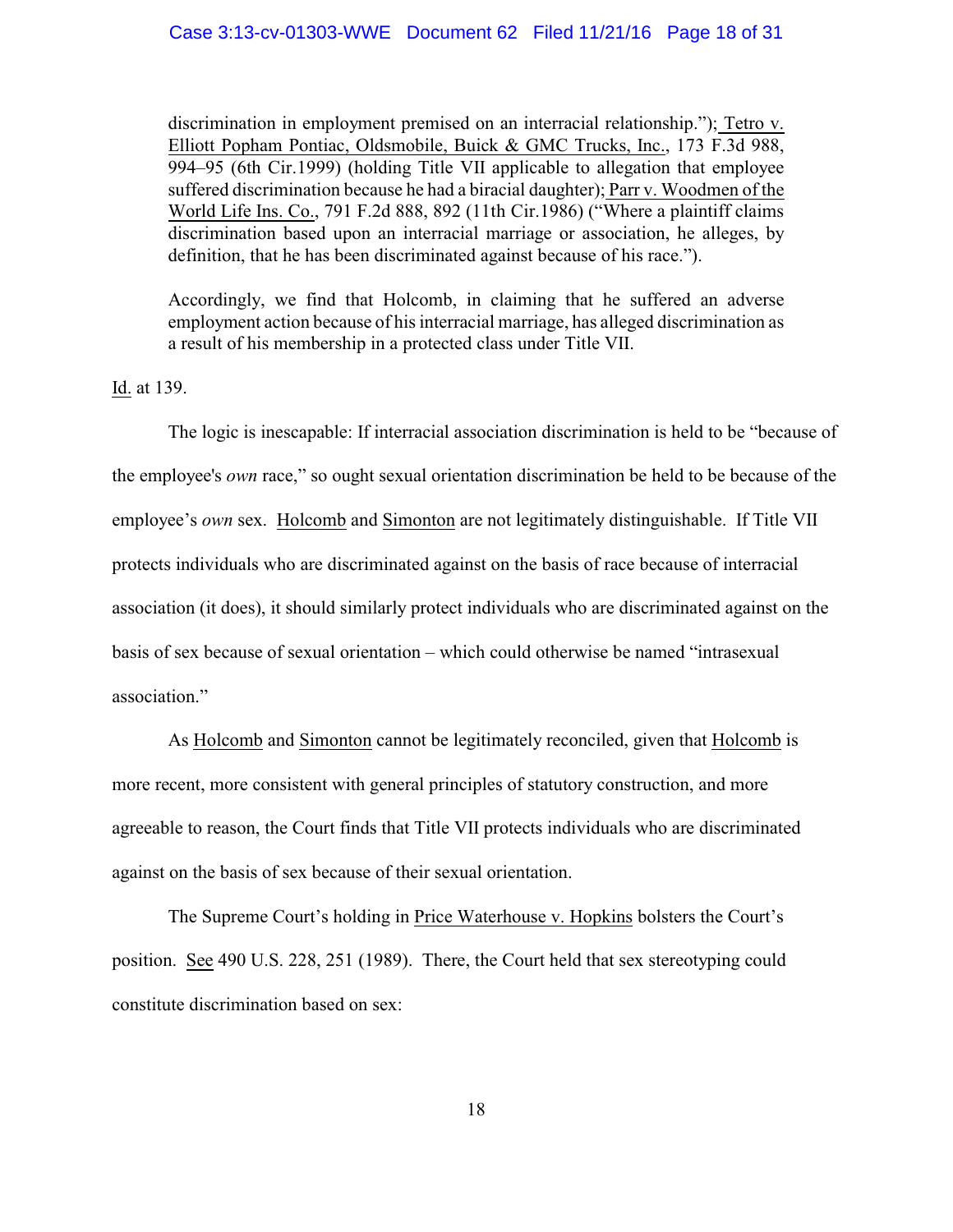As for the legal relevance of sex stereotyping, we are beyond the day when an employer could evaluate employees by assuming or insisting that they matched the stereotype associated with their group, for in forbidding employers to discriminate against individuals because of their sex, Congress intended to strike at the entire spectrum of disparate treatment of men and women resulting from sex stereotypes.

Id. Indeed, stereotypes concerning sexual orientation are probably the most prominent of all sex related stereotypes, which can lead to discrimination based on what the Second Circuit refers to interchangeably as gender non-conformity. "That is, individual employees who face adverse employment actions as a result of their employer's animus toward their exhibition of behavior considered to be stereotypically inappropriate for their gender may have a claim under Title VII." Dawson v. Bumble & Bumble, 398 F.3d 211, 218 (2d Cir. 2005).

Nevertheless, the Second Circuit has maintained the position that although, based on Price Waterhouse, a plaintiff may properly allege discrimination based on sex stereotyping, "a plaintiff may not use a gender stereotyping claim to bootstrap protection for sexual orientation into Title VII." Kiley, 296 Fed. Appx. at 107. In other words, sexual orientation discrimination must be excluded from the equation when determining whether allegations or evidence of gender non-conformity discrimination are sufficient. Such balancing is inherently unmanageable, as homosexuality is the ultimate gender non-conformity, the prototypical sex stereotyping animus.

The Seventh Circuit recently highlighted the inconsistent state of the law:

The cases as they stand do, however, create a paradoxical legal landscape in which a person can be married on Saturday and then fired on Monday for just that act. For although federal law now guarantees anyone the right to marry another person of the same gender, Title VII, to the extent it does not reach sexual orientation discrimination, also allows employers to fire that employee for doing so. From an employee's perspective, the right to marriage might not feel like a real right if she can be fired for exercising it. Many citizens would be surprised to learn that under federal law any private employer can summon an employee into his office and state, "You are a hard-working employee and have added much value to my company, but I am firing you because you are gay."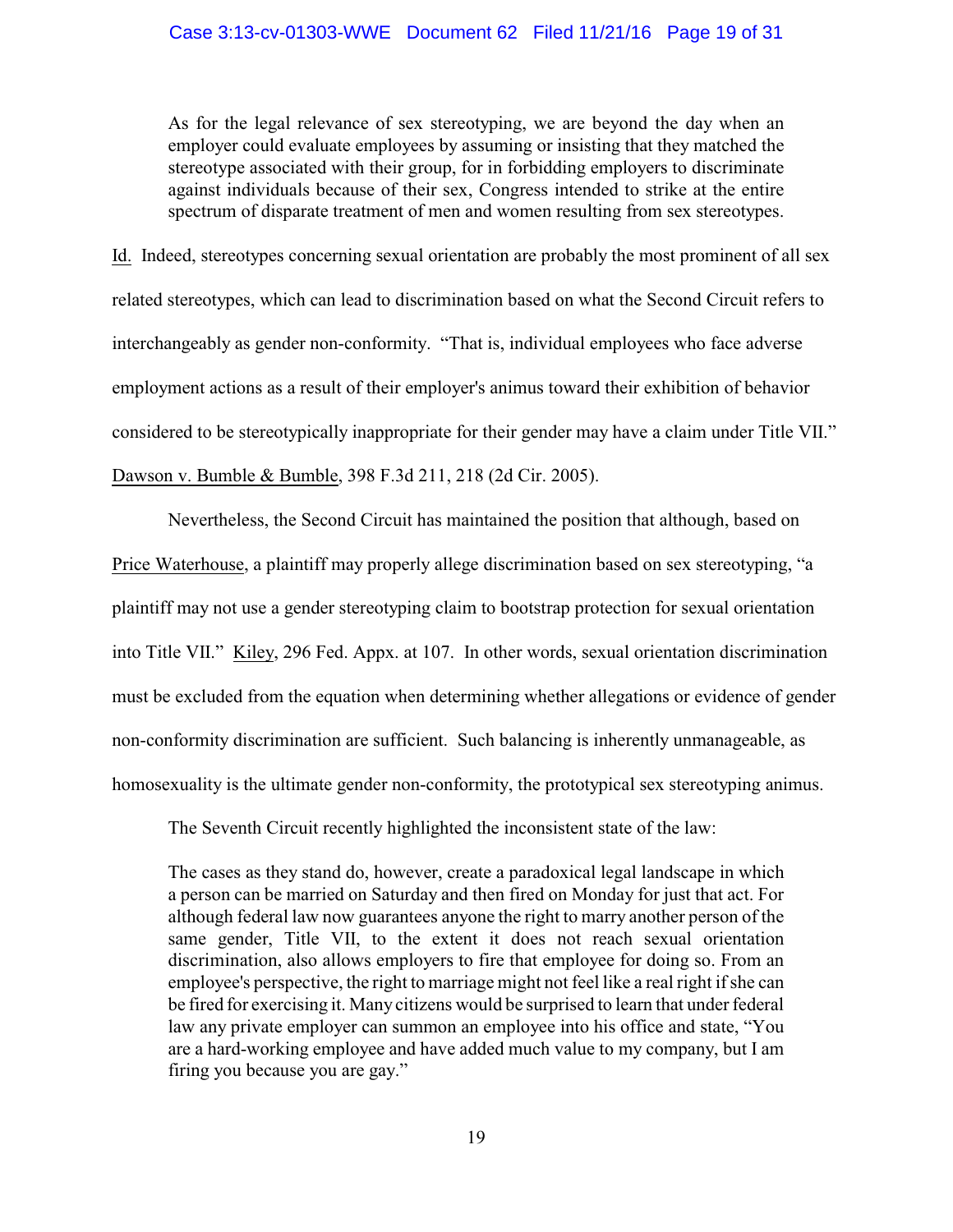Hively v. Ivy Tech Community College, South Bend, 830 F.3d 698, 714 (7th Cir. 2016) (reh'g granted).

Similarly paradoxical is the upshot of the proscription against "bootstrapping" under the light of Price Waterhouse. Essentially, employers are prohibited from discriminating against employees for exhibiting stereotypical gay behavior, yet, at the same time, employers are free to discriminate against employees for actually being gay.

Moreover, the truth of this scenario would also apply to perceived sexual orientation. And so, for example, an employer who merely has a hunch that an employee is gay can terminate that employee for being gay whether or not she actually is. And even if the employer is wrong about the sexual orientation of the non-gay employee, the employee has no recourse under Title VII as the discharge still would be based on sexual orientation.

Hively, 830 F.3d at 714-15.

Again, reconciliation of Simonton and Price Waterhouse produces untenable results. This reenforces the Court's decision to follow the lead of the Second Circuit's Holcomb opinion by interpreting the ordinary meaning of sex under Title VII to include sexual orientation, thereby obviating the need to parse sexuality from gender norms.<sup>2</sup> The EEOC has adopted this view as part of its Strategic Enforcement Plan. See Robyn Dupont and Nichole Davis, Gender Identity and Sexual Orientation Coverage under Title VII, The Digest of Equal Employment Opportunity Law, Volume XXVI, No. 1 (August 2015).<sup>3</sup> The Seventh Circuit agreed to a full rehearing in Hively, and the Second Circuit is likely to provide guidance on its position shortly in the case of

<sup>&</sup>lt;sup>2"</sup>When utilized by an avowedly homosexual plaintiff, however, gender stereotyping claims can easily present problems for an adjudicator. This is for the simple reason that stereotypical notions about how men and women should behave will often necessarily blur into ideas about heterosexuality and homosexuality." Dawson, 398 F.3d at 218.

<sup>&</sup>lt;sup>3</sup>https://www.eeoc.gov/federal/digest/xxvi-1.cfm#article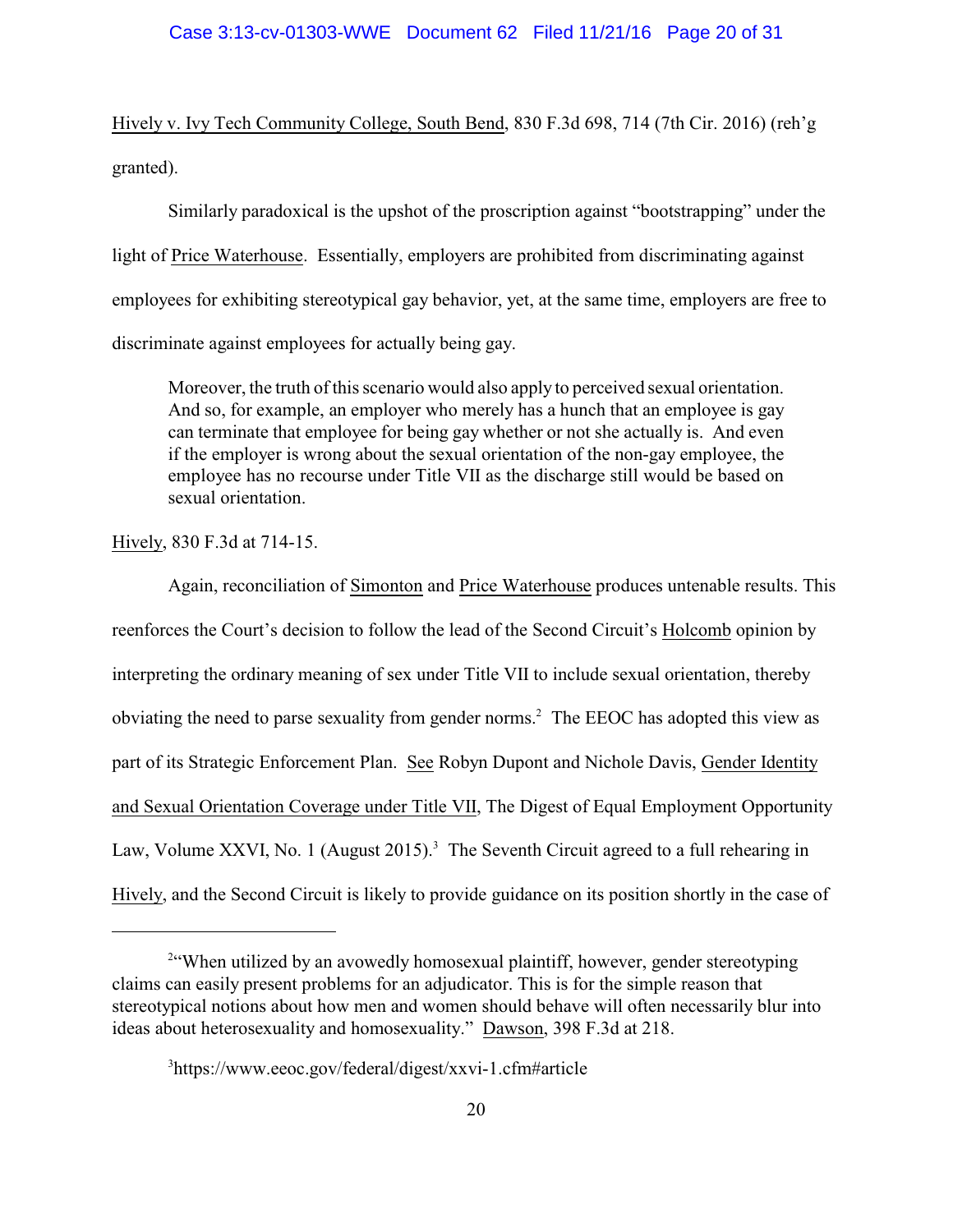# Case 3:13-cv-01303-WWE Document 62 Filed 11/21/16 Page 21 of 31

Christiansen v. Omnicom Group, Inc., 167 F. Supp. 3d 598 (S.D.N.Y. 2016). That decision may ultimately decide the fate of plaintiff's Title VII claims. In the meantime, summary judgment will be denied. Plaintiff has adequately established a right to protection under Title VII.

# **B. Hostile Work Environment under Title VII and the CFEPA**

The analysis of discrimination and retaliation claims under the CFEPA is the same as under Title VII. Kaytor v. Electric Boat Corp., 609 F.3d 537, 556 (2d Cir. 2010).

Plaintiff asserts that she has sufficient evidence to establish that (1) she was subjected to offensive acts or statements based on her protected category; (2) the acts or statements were unwelcome and had not been invited or solicited directly or indirectly by her own acts or statements; (3) the acts or statements resulted in a work environment that was so permeated with discriminatory intimidation, ridicule or insult that those acts or statements materially altered the condition of her employment; (4) a reasonable person would have found the workplace to be hostile or abusive; and (5) that she believed the workplace to be hostile or abusive. See Harris v. Forklift Systems, Inc., 510 U.S. 17 (1993); Alfano v. Costello, 294 F. 3d 365 (2d Cir. 2002).

Defendant argues that plaintiff cannot establish the first, third, and fourth of the above requirements.

Resolving all ambiguities and drawing all reasonable inferences against defendant, whether plaintiff was subjected to offensive acts or statements based on her sex is a material factual issue genuinely in dispute. Plaintiff's testimony indicates that hostility was responsive to Cole and Duke learning that plaintiff was a gay woman. Plaintiff complained that she was targeted by Cole and Duke because she was gay. There is evidence that former gay teachers had made similar complaints to a union representative. Other teachers and staff witnessed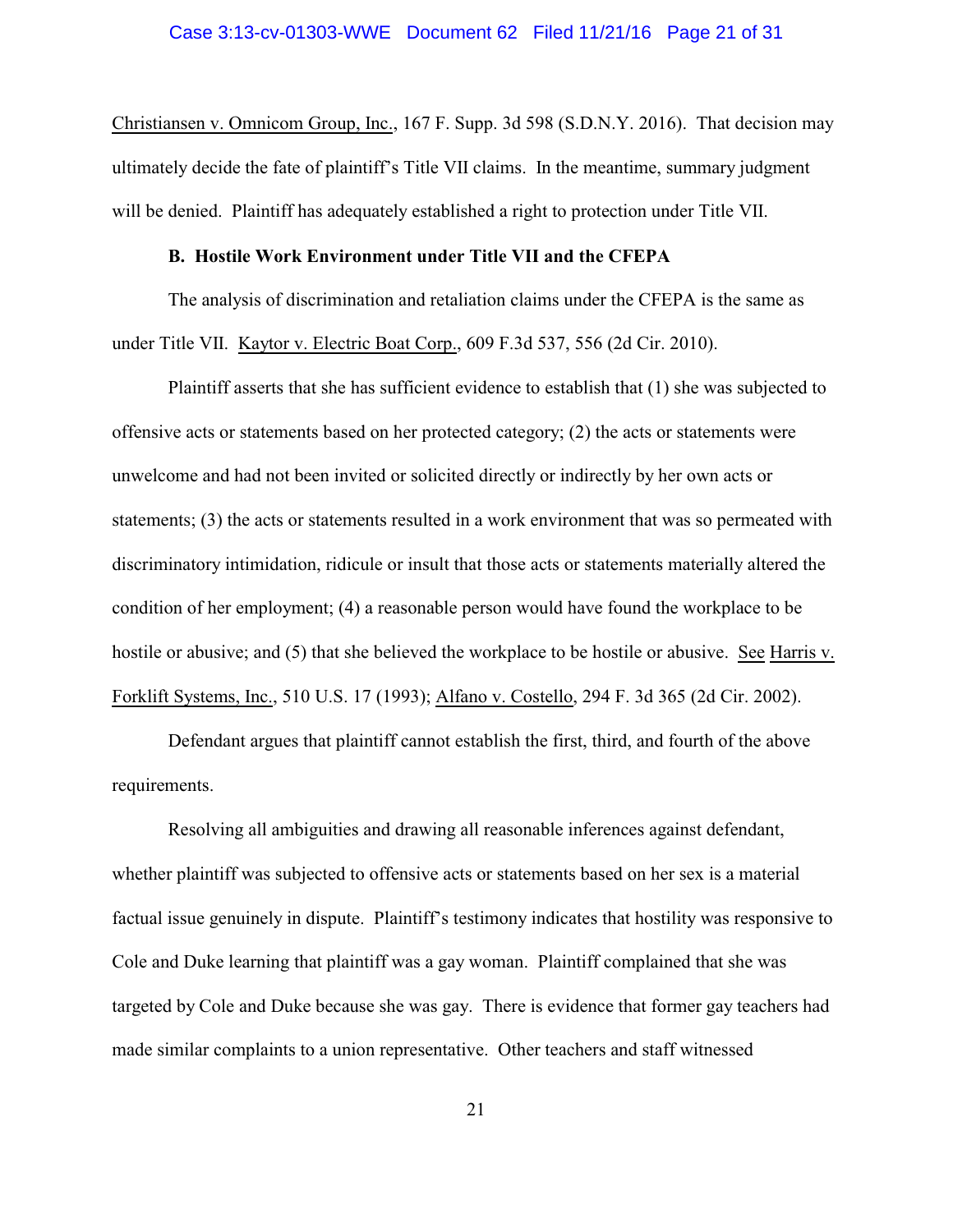# Case 3:13-cv-01303-WWE Document 62 Filed 11/21/16 Page 22 of 31

unprovoked negative treatment of plaintiff (Frazer, Carreiro, Nance, Gale). Parents also observed poor treatment (Smith, Cieri). Finally, plaintiff's primary care physician and psychologist alerted school administrators to the damage allegedly inflicted upon plaintiff based on the hostile work environment. A reasonable jury could find that Cole's and Duke's testimony about their knowledge of plaintiff's sexual orientation undermines their credibility.

In order to determine whether an environment is hostile or abusive, a court must look at all of the circumstances, including, (1) the frequency of the discriminatory conduct; (2) its severity; (3) whether it is physically threatening or humiliating, or a mere offensive utterance; and (4) whether it unreasonably interferes with an employee's work performance.Harris v. Forklift Systems, Inc., 510 U.S. 17, 23 (1993). Title VII is violated when the workplace is permeated with discriminatory intimidation, ridicule, and insult that is sufficiently severe or pervasive to alter the conditions of the victim's employment and create an abusive working environment. Id. at 21.

Whether alleged discriminatory intimidation materially altered the condition of plaintiff's employment is also genuinely in dispute. Plaintiff maintains that defendant's hostile conduct was frequent and severe. Indeed, plaintiff twice collapsed at school and required transport by ambulance to the hospital. Defendant apparently failed to notify plaintiff's wife and family of those emergencies, despite requests for such notice. Plaintiff missed time from work, including time that was unpaid. After returning from medical leave, defendant assigned plaintiff to a newly created position that required her to walk about the school building, whose elevator was inoperable – this despite doctors' notes that plaintiff was suffering from profound fatigue and decreased activity tolerance. Finally, plaintiff contends that her doctors' notes concerning a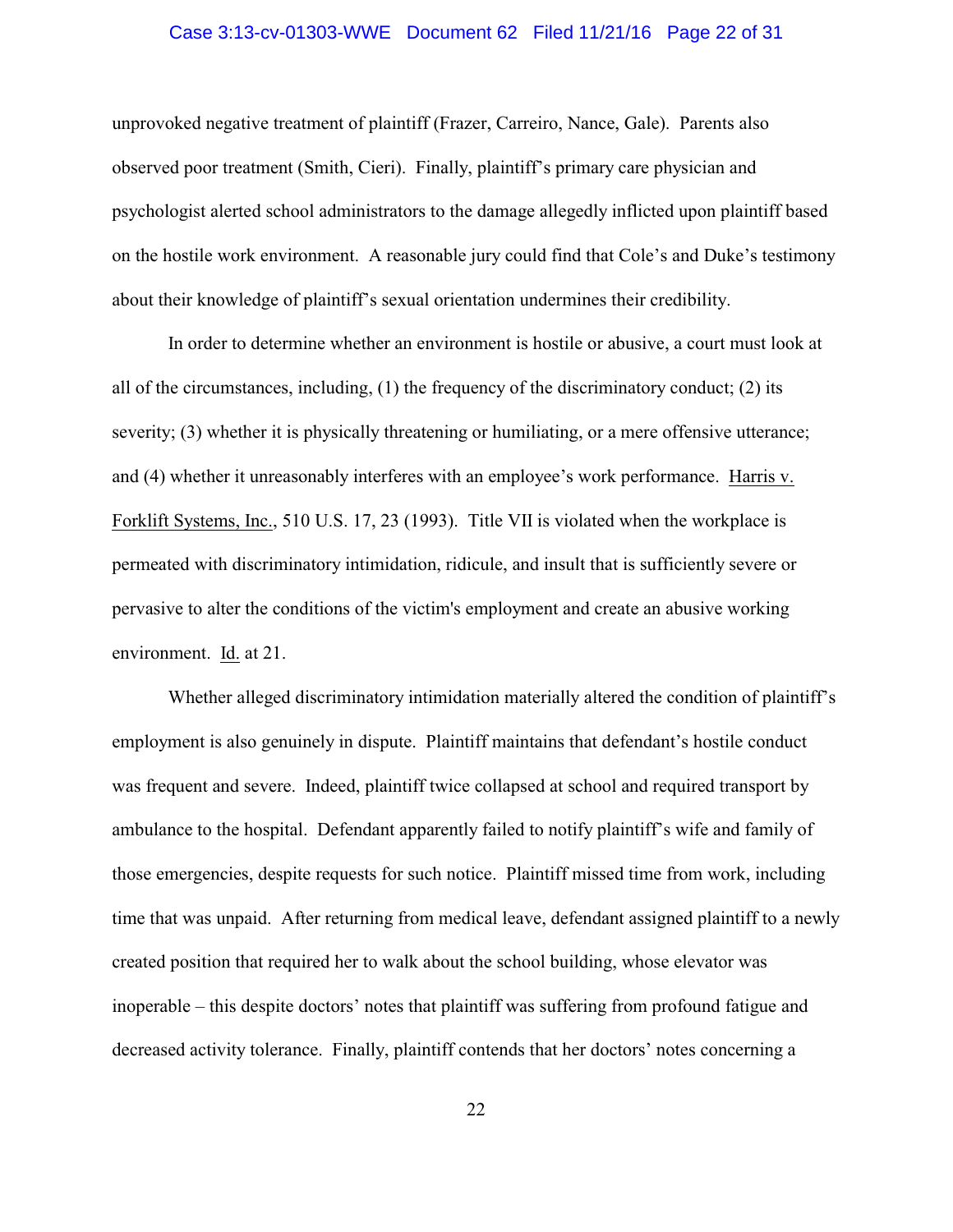# Case 3:13-cv-01303-WWE Document 62 Filed 11/21/16 Page 23 of 31

hostile work environment were essentially ignored by defendant. Genuine issues of material fact exist as to whether defendant adequately investigated and corrected plaintiff's reports of sexual harassment by supervisors.

The Court also finds a triable issue of fact as to whether a reasonable person would have found the workplace to be hostile or abusive.

# **C. Disparate Treatment Based on Sexual Orientation under Title VII and the CFEPA**

Defendant argues that plaintiff has failed to establish any legally cognizable adverse employment actions that would establish disparate treatment and that she cannot demonstrate that defendant's legitimate business reasons were pretext for discrimination. Defendant further contends that plaintiff failed to exhaust her administrative remedies, as she failed to file a complaint with the Connecticut Commission on Human Rights and Opportunities ("CHRO") within the required time frame.

Plaintiff responds that "[t]he issuance of a right to sue letter, although not constituting an open license to litigate any claim of discrimination against an employer, does permit a court to consider claims of discrimination reasonably related to the allegations in the complaint filed with the EEOC, including new acts occurring during the pendency of the charge before the EEOC.**"**  Kirkland v. Buffalo Bd. of Ed., 622 F.2d 1066, 1068 (2d Cir. 1980). Resolving all ambiguities in plaintiff's favor, the Court finds that plaintiff has proffered sufficient evidence of a continuing course of conduct reasonably related to the allegations in plaintiff's complaint to the EEOC. Essentially, plaintiff contends that defendant continually discriminated against her based on her sexual orientation until she was forced to resign, at the advice of her doctors.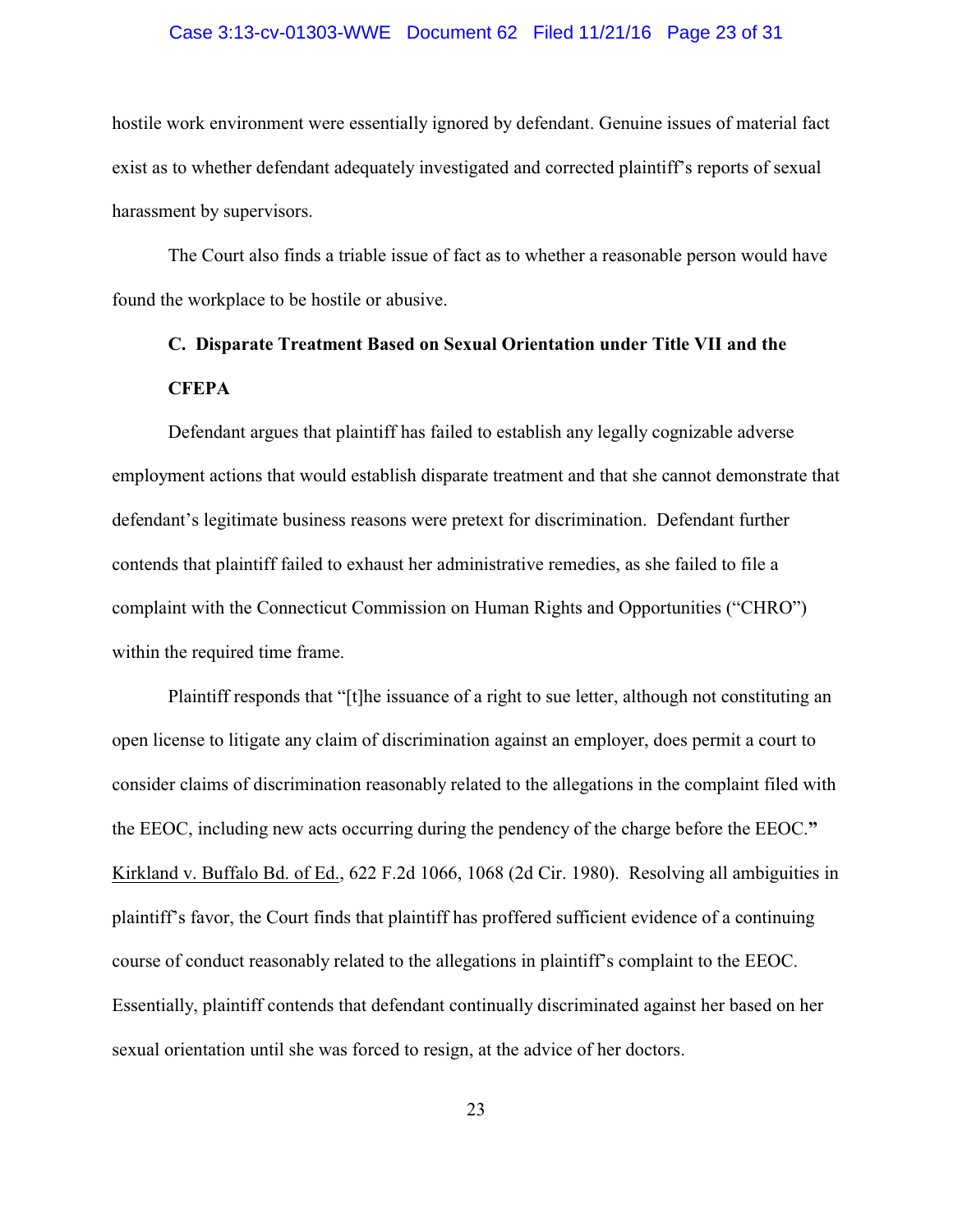# Case 3:13-cv-01303-WWE Document 62 Filed 11/21/16 Page 24 of 31

Plaintiff's complaint alleges that she was constructively discharged. "Adverse employment actions include discharge from employment. Such a discharge may be either an actual termination of the plaintiff's employment by the employer or a constructive discharge." Fitzgerald v. Henderson, 251 F.3d 345, 357 (2d Cir. 2001).

An employee is constructively discharged where an employer intentionally creates a work atmosphere so intolerable that she is forced to quit involuntarily. Petrosino v. Bell Atlantic, 385 F.3d 210, 229 (2d Cir. 2004). The Second Circuit has not insisted on proof of specific intent by employers, but a plaintiff must demonstrate that the employer's actions were deliberate. Id. at 229-30. An employee must also demonstrate that the work conditions were intolerable. Id.

Here, Connecticut's Unemployment Compensation Department ruled that plaintiff had quit with good cause attributable to the employer. Whether defendant's actions were deliberate is an issue of material fact genuinely in dispute, and will depend significantly on credibility determinations. For example, evidence that defendant told parents, without basis, that plaintiff would not be returning to Noah Webster could be indicative of deliberate actions aimed at her permanent removal.

"Intolerable working conditions is based on an objective standard of whether a reasonable person in the employee's position would have felt compelled to resign. An employee's subjective opinion that his or her working conditions are intolerable is not sufficient to establish constructive discharge." Murphy v. Beavex, Inc., 544 F. Supp.2d 139, 153 (D. Conn. 2008).

Here, plaintiff received medical recommendation from her physician that she not return to her working environment at Noah Webster due to the adverse health effects of the stress and anxiety created by defendant's alleged hostility. Under an objective standard, plaintiff has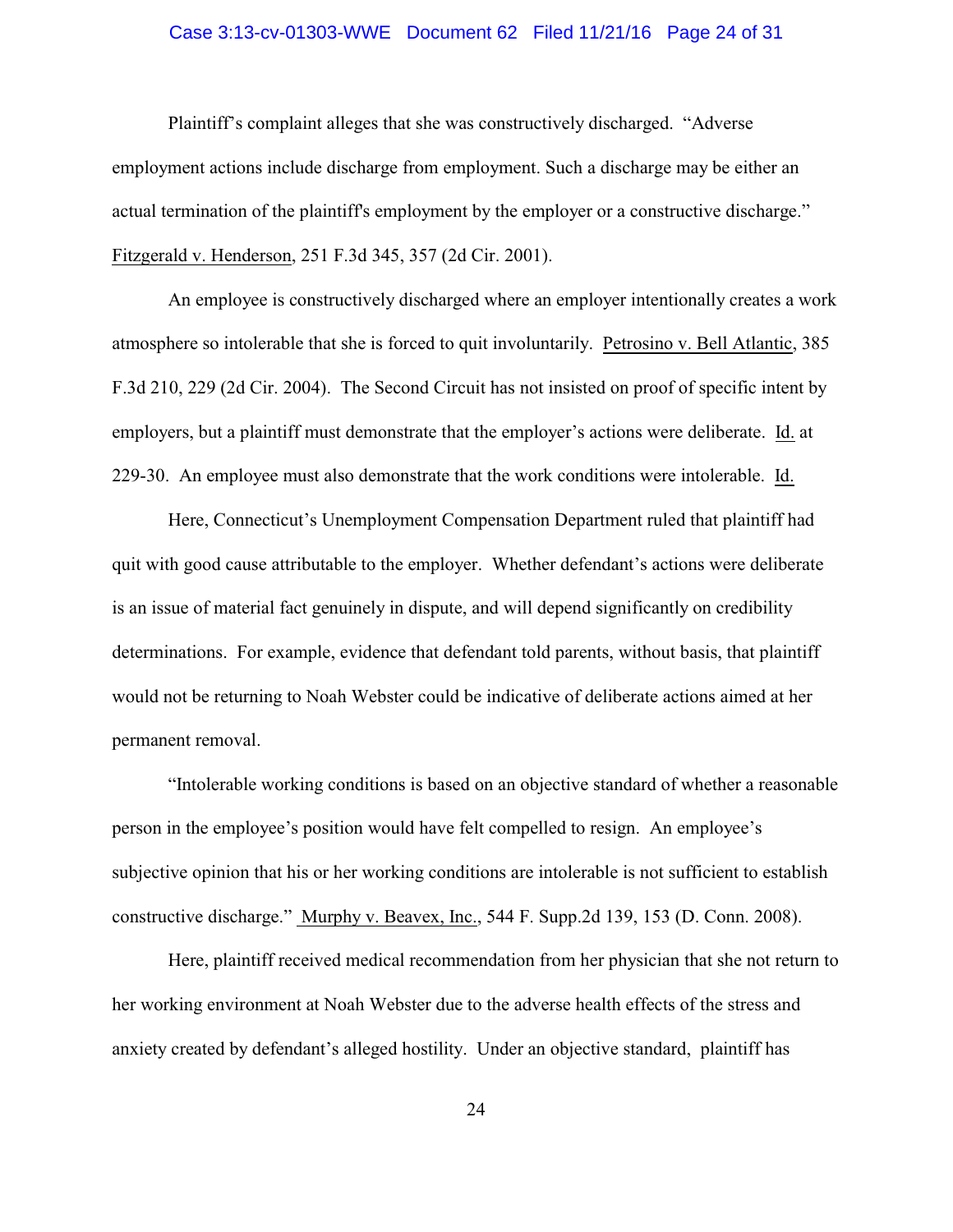sufficiently created a triable issue as to whether her work conditions were intolerable.

Finally, the Court finds that plaintiff has presented sufficient evidence to allow a jury to determine whether defendant's supposed legitimate business reasons were pretext for discrimination.

# **D. Constructive Discharge Claim**

Plaintiff's complaint lists "constructive discharge" as a stand alone claim (Count VI). Defendant argues that constructive discharge is not a legally cognizable claim on its own, but rather a legal fiction under which an employee's voluntary resignation may be deemed a termination by the employer.

Plaintiff responds that this Court has already ruled that Plaintiff's Constructive Discharge claim may be construed as a claim for wrongful termination in violation of public policy under Morris v. Hartford Courant, 200 Conn. 676, 678-81(1986).

"[T]he public policy exception to the general rule allowing unfettered termination of an at-will employment relationship is a narrow one[,] and [] courts should not lightly intervene to impair the exercise of managerial discretion or to foment unwarranted litigation." Burnham v. Karl and Gelb, P.C., 252 Conn. 153, 165 (2000). In any case, plaintiff's claim is precluded by virtue of the existence of statutory remedies under Title VII, the CFEPA and the ADAAA. See id. at 159-60 ("The cases which have established a tort or contract remedy for employees discharged for reasons violative of public policy have relied upon the fact that in the context of their case the employee was *otherwise without remedy* and that permitting the discharge to go unredressed would leave a valuable social policy to go unvindicated.") (emphasis original). Accordingly, summary judgment will be granted in favor of defendant on plaintiff's stand-alone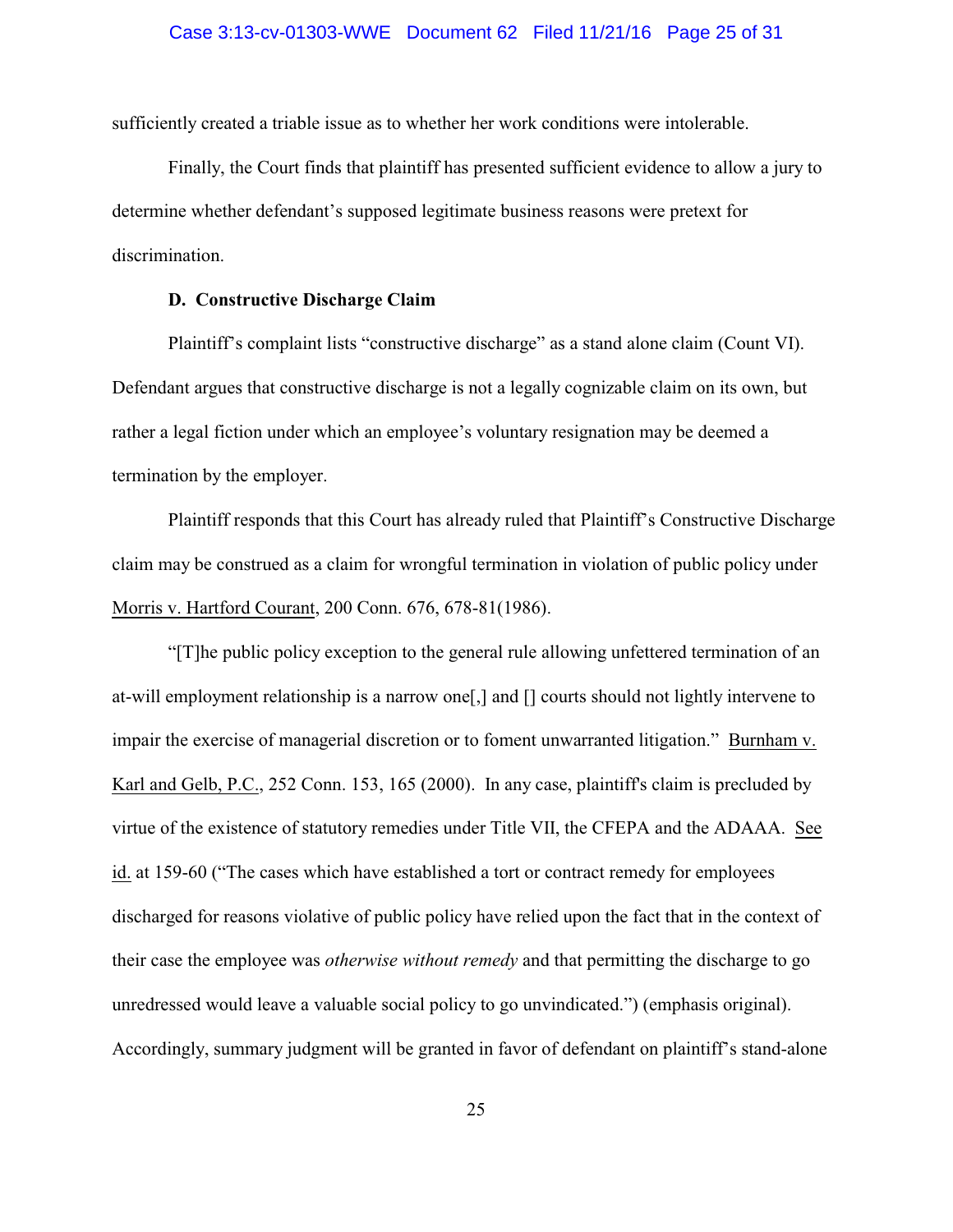constructive discharge claim (Count VI).

# **E. Discrimination based on Disability under the ADAAA and the CFEPA**

Plaintiff alleges that defendant discriminated against her based on her physical disability in violation of the ADAAA and the CFEPA (Counts II and V).

To make out a prima facie case under the ADA, a plaintiff must establish that (1) her employer is subject to the ADA; (2) she was disabled within the meaning of the ADA; (3) she was otherwise qualified to perform the essential functions of her job, with or without reasonable accommodation; and (4) she suffered adverse employment action because of his disability. Giordano v. City of New York, 274 F.3d 740, 747 (2d Cir. 2001). See also Curry v. Allen S. Goodman, Inc., 286 Conn. 390, 426 (2008) (adopting similar standard under the CFEPA). The definition of disability under the CFEPA is broader than under the ADAAA. See Beason v. United Technologies Corp., 337 F.3d 271, 278 (2d Cir. 2003).

The ADAAA defines "disability" as: "(A) a physical or mental impairment that substantially limits one or more major life activities of such individual; (B) a record of such an impairment; or (C) being regarded as having such an impairment." 42 U.S.C. § 12102(1).

Defendant argues that plaintiff has failed to establish that she is disabled as defined under the ADAAA and the CFEPA, as temporary impairments generally do not qualify. See Palmieri v. City of Hartford, 947 F. Supp. 2d 187, 198-99 (D. Conn. 2013). Plaintiff responds that she has offered sufficient medical evidence to establish that she was disabled in that she was medically prohibited from work on "repeated occasions," as well as restricted in work after being medically released back to Noah Webster. Her medical records document three occasions (surgery and two episodes of fainting at work) that necessitated medical leave. The Court does not question the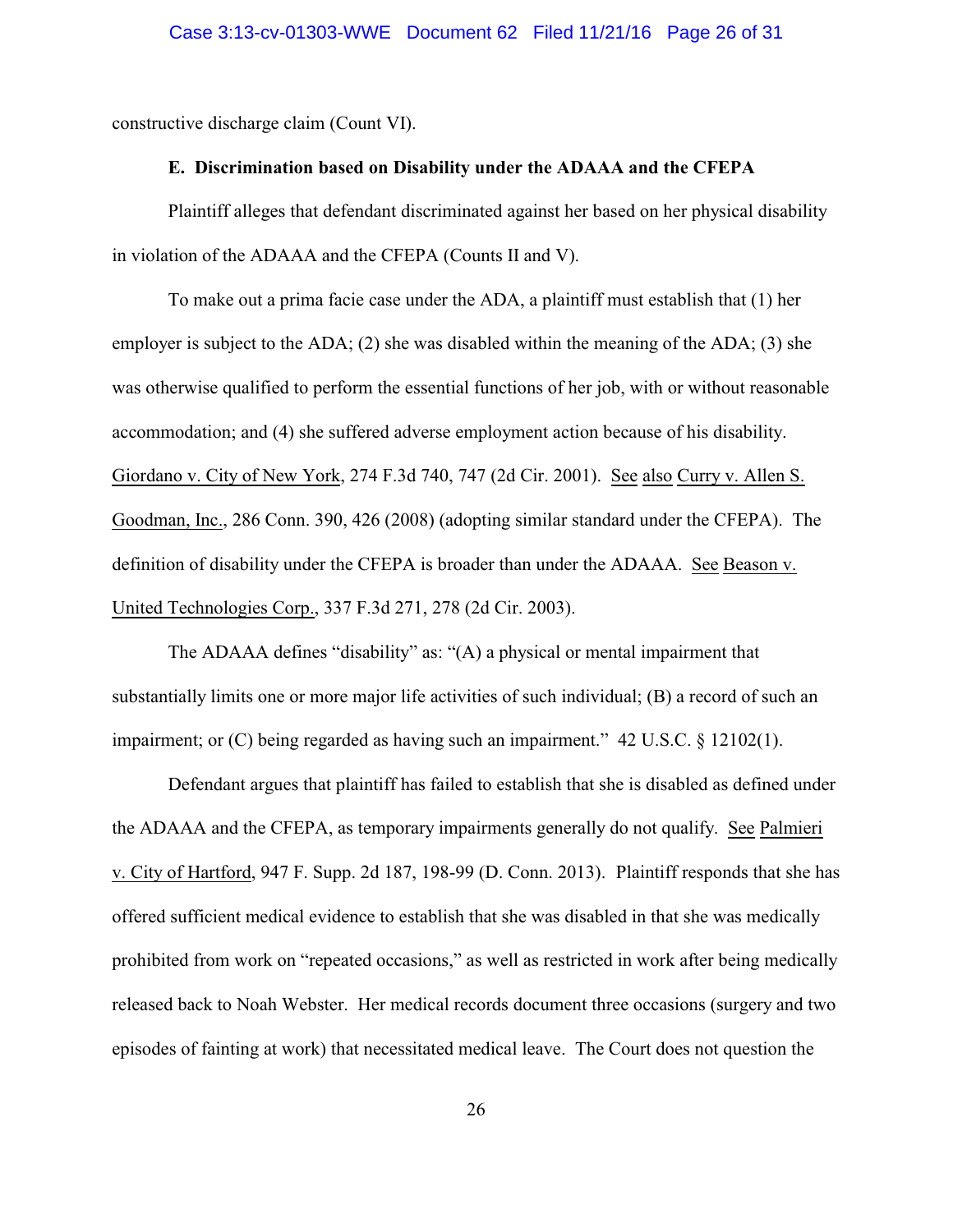# Case 3:13-cv-01303-WWE Document 62 Filed 11/21/16 Page 27 of 31

legitimacy of plaintiff's medical issues or her need for leave. Nevertheless, surgery for distinct, unrelated medical issues accompanied by two fainting episodes does not amount to disability under the ADAAA.

[T]he Second Circuit has determined that, "A 'temporary impairment' lasting only a few months is, 'by itself, too short in duration ... to be substantially limiting.' " *De La Rosa v. Potter*, 427 Fed.Appx. 28, 29 (2d Cir. 2011) (quoting *Adams v. Citizens Advice Bureau*, 187 F.3d 315, 316–17 (2d Cir. 1999)). While this Circuit has explicitly deferred consideration of whether a temporary impairment is per se unprotected under the ADA (*see Adams*, 187 F.3d at 317), this Circuit has stated that an impairment of seven months, by itself, was too short to qualify as a disability. *See Colwell v. Suffolk County Police Dep't*, 158 F.3d 635, 646 (2d Cir. 1998) (superseded by statute on other grounds).

Id. at 198-99.

Here, plaintiff's impairments were relatively brief and she does not appear to suffer residual limitations that substantially limit her ability to work or engage in other life activities. Plaintiff does not contend that she is so limited, nor does she argue that she was regarded as having such an impairment. Rather, "[h]er disability began in August 2011 and . . . [h]er physician permitted her to return to work in January 2012." Pl.'s Mem. at 15 [ECF No. 52]. Plaintiff was "cleared to resume her work in full capacity" on July 19, 2012.

The CFEPA definition of physical disability is broader than the ADAAA definition because it does not require that a plaintiff's impairment substantially limit major life activities. See Beason, 337 F.3d at 278. The CFEPA defines physical disability as "any chronic physical handicap, infirmity or impairment, whether congenital or resulting from bodily injury, organic processes or changes or from illness, including, but not limited to, epilepsy, deafness or hearing impairment or reliance on a wheelchair or other remedial appliance or device[.]" Conn. Gen. Stat. § 46a-51(15). Although merely a summary order, the Second Circuit analyzed the meaning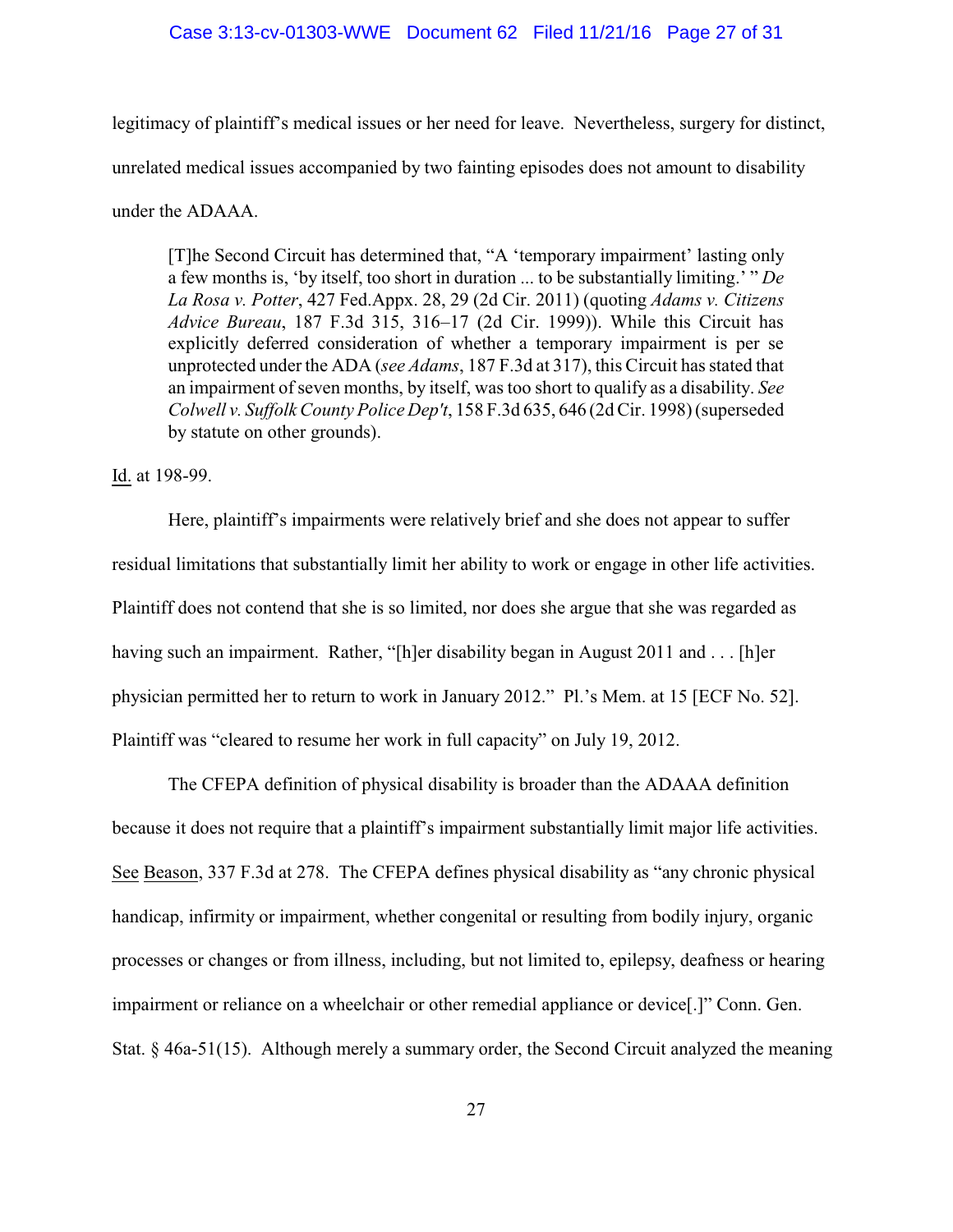# Case 3:13-cv-01303-WWE Document 62 Filed 11/21/16 Page 28 of 31

of "chronic" under the CFEPA in Caruso v. Siemens Business Systs., Inc., 56 Fed. Appx. 536,

537 (2d Cir. 2003):

The Connecticut Superior Court has defined "chronic" to mean "of long duration, or characterized by slowly progressive symptoms ... distinguished from acute." *Shaw v. Greenwich Anesthesiology Associates, P.C.*, 137 F.Supp.2d 48, 65 (D. Conn.2001) (citing *Gilman Bros. v. Conn. Comm'n on Human Rights & Opportunities*, CV 950536075, 1997 WL 275578, at \*4 (Conn.Super.Ct. May 13, 1997)). This is consistent with the dictionary definition of "chronic," which provides: "Of diseases, etc.: Lasting a long time, long-continued, lingering, inveterate."\* *Oxford English Dictionary* (2d ed.1989).

# Id.

For example, in Gomez v. Laidlaw Transit, Inc., 455 F. Supp. 2d 81, 88 (D. Conn. 2006), the court held that a reasonable jury could find the employee's asthma to be chronic where she had the asthma since childhood, exhibited severe symptoms during her tenure with her employer, and continued to suffer at the time of litigation. Id. In contrast, although she required significant medical leave, plaintiff's surgeries and fainting episodes were acute in nature and caused by discrete events – some allegedly attributable to defendant. Plaintiff has not argued or demonstrated that her embolism or hysterectomy lead to other disabilities.She does not suffer a chronic physical infirmity. Rather, she had several serious medical events within a single school year. These conditions did not develop and worsen over time but appeared rapidly; they were prototypical acute conditions that were resolved to the extent that plaintiff could work in full capacity by the summer of 2012. Accordingly, summary judgment will be granted in favor of defendant on plaintiff's ADAAA and CFEPA disability discrimination claims.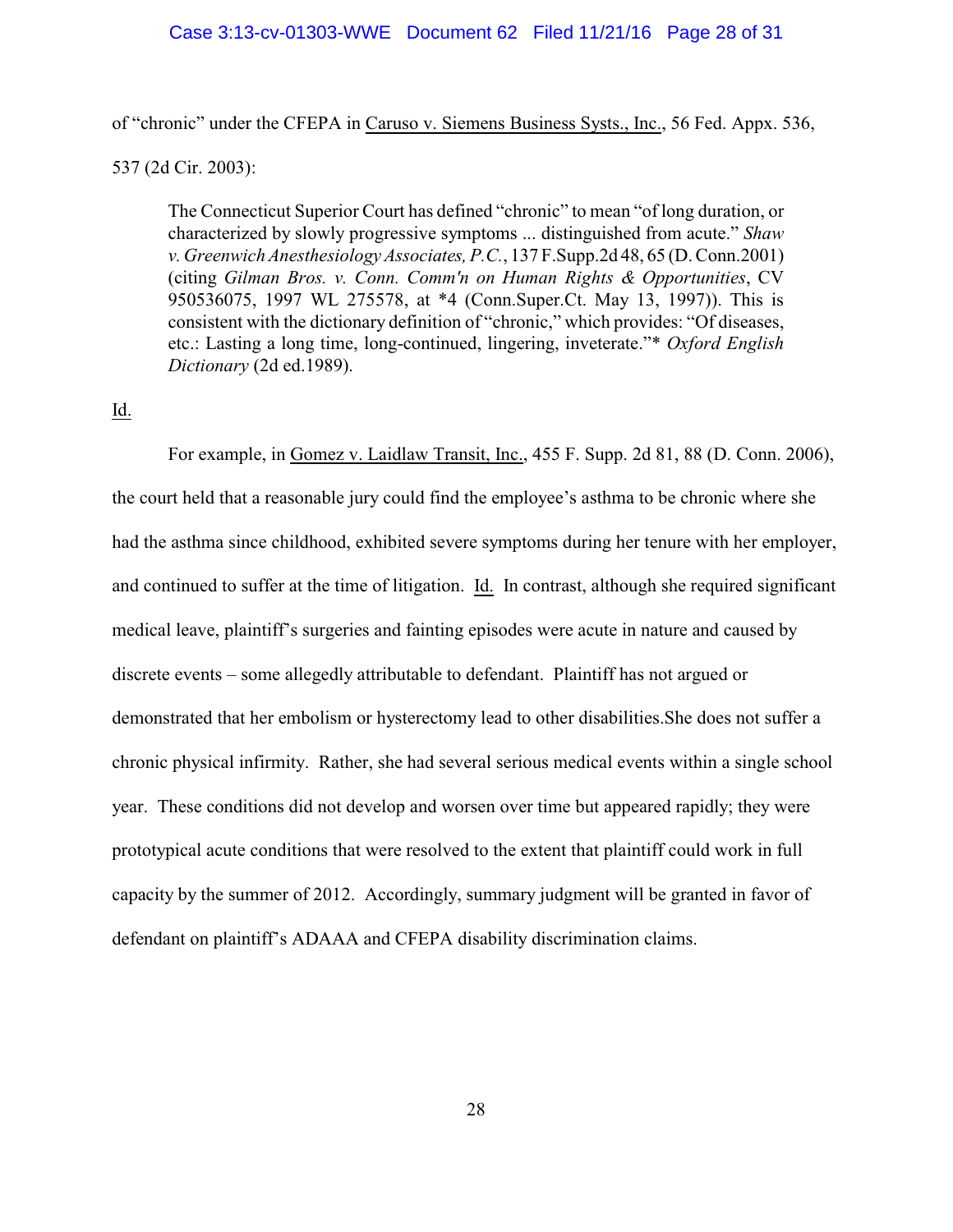# **F. Hostile Work Environment under the ADAAA**

Likewise, summary judgment will be granted in favor of defendant on plaintiff's ADAAA hostile work environment claim based on insufficient evidence of disability.

# **G. Retaliation under Title VII, the CFEPA**

 In order to establish a *prima facie* case of retaliation under Title VII, plaintiff must show (1) that she participated in a protected activity, (2) that her participation was known to her employer, (3) that her employer thereafter subjected her to a materially adverse employment action, and (4) that there was a causal connection between the protected activity and the adverse employment action. See Kaytor v. Electric Boat Corp., 609 F.3d 537, 552 (2d Cir. 2010). Plaintiff must show that the retaliation was a "but-for" cause of the employer's adverse action. Vega v. Hempstead Union Free School Dist., 801 F.3d 72, 90-91 (2d Cir. 2015). CFEPA retaliation claims follow a similar analysis. Marini v. Costco Wholesale Corp., 64 F. Supp. 3d 317, 332 (D. Conn. 2014).

Defendant argues that plaintiff cannot satisfy the fourth element as to causal connection between her protected activity and adverse employment actions.

At the summary judgment stage, once the employee demonstrates a minimal amount of evidence to support the elements of the claim, the burden shifts to the employer to proffer a legitimate non-retaliatory reason for its actions. If the employer produces such evidence, the employee must, in order to avoid summary judgment, point to evidence sufficient to permit an inference that the employer's proffered non-retaliatory reason is pretext for retaliation. Id. at 552- 53.

First, plaintiff is only required to have a good faith, reasonable belief that she was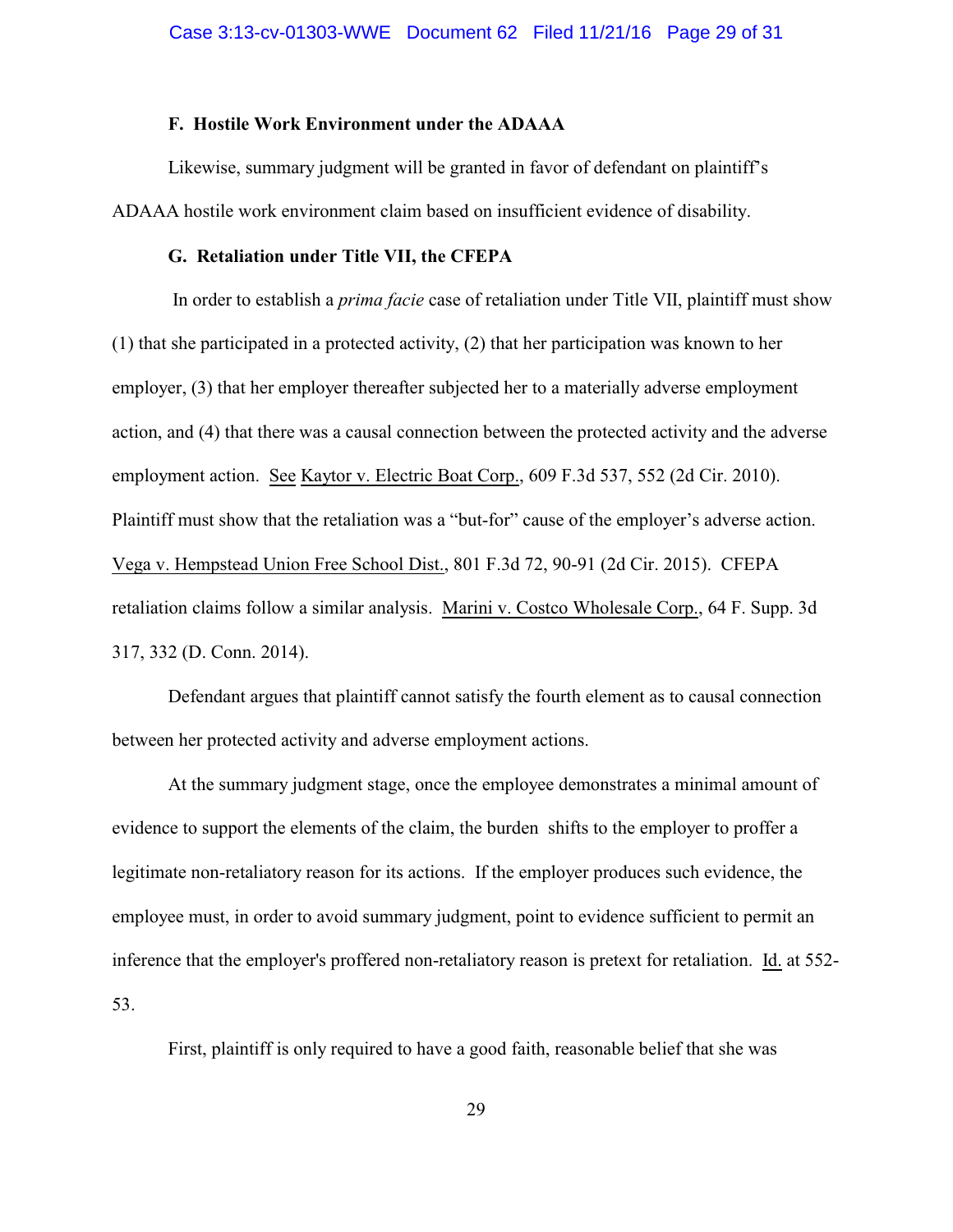# Case 3:13-cv-01303-WWE Document 62 Filed 11/21/16 Page 30 of 31

opposing an unlawful employment practice to have engaged in protective activity. See McMenemy v. City of Rochester, 241 F.3d 279, 285 (2d Cir. 2001). "The law protects employees in the filing of formal charges of discrimination as well as in the making of informal protests of discrimination, including making complaints to management[.]" Gregory v. Daly, 243 F.3d 687, 700-01. Accordingly, plaintiff's alleged complaints made to assistant principal Duke, if accepted, could qualify as protected activity.

Second, for a retaliation claim, retaliatory acts need not bear on the terms or conditions of employment so long as the employer's actions could dissuade a reasonable employee from making or supporting a charge of discrimination. See Vogel v. CA, Inc., 2016 WL 6242916, at \*2 (2d Cir. October 25, 2016). Moreover, "in determining whether conduct amounts to an adverse employment action, the alleged acts of retaliation need to be considered both separately and in the aggregate, as even minor acts of retaliation can be sufficiently 'substantial in gross' as to be actionable." Hicks v. Baines, 593 F.3d 159, 165 (2d Cir. 2010).

The Court concludes that plaintiff's deposition testimony is sufficient to defeat summary judgment on her retaliation claims. See Kaytor, 609 F.3d at 554-55. Indeed, plaintiff asserts that in addition to enduring hostility and false accusations, she was misinformed about employment and health coverage status, repeatedly reassigned, and eventually forced to seek medical treatment as the tirade of unwarranted, public reprimands continued. Despite receiving letters from plaintiff's treating physicians concerning the allegedly hostile environment, defendant allegedly ignored those medical reports. There is evidence from which a rational fact finder could infer that plaintiff's assignment to the newly created resource reading position was effectively a demotion, and a jury could find, as did the Connecticut Employment Security